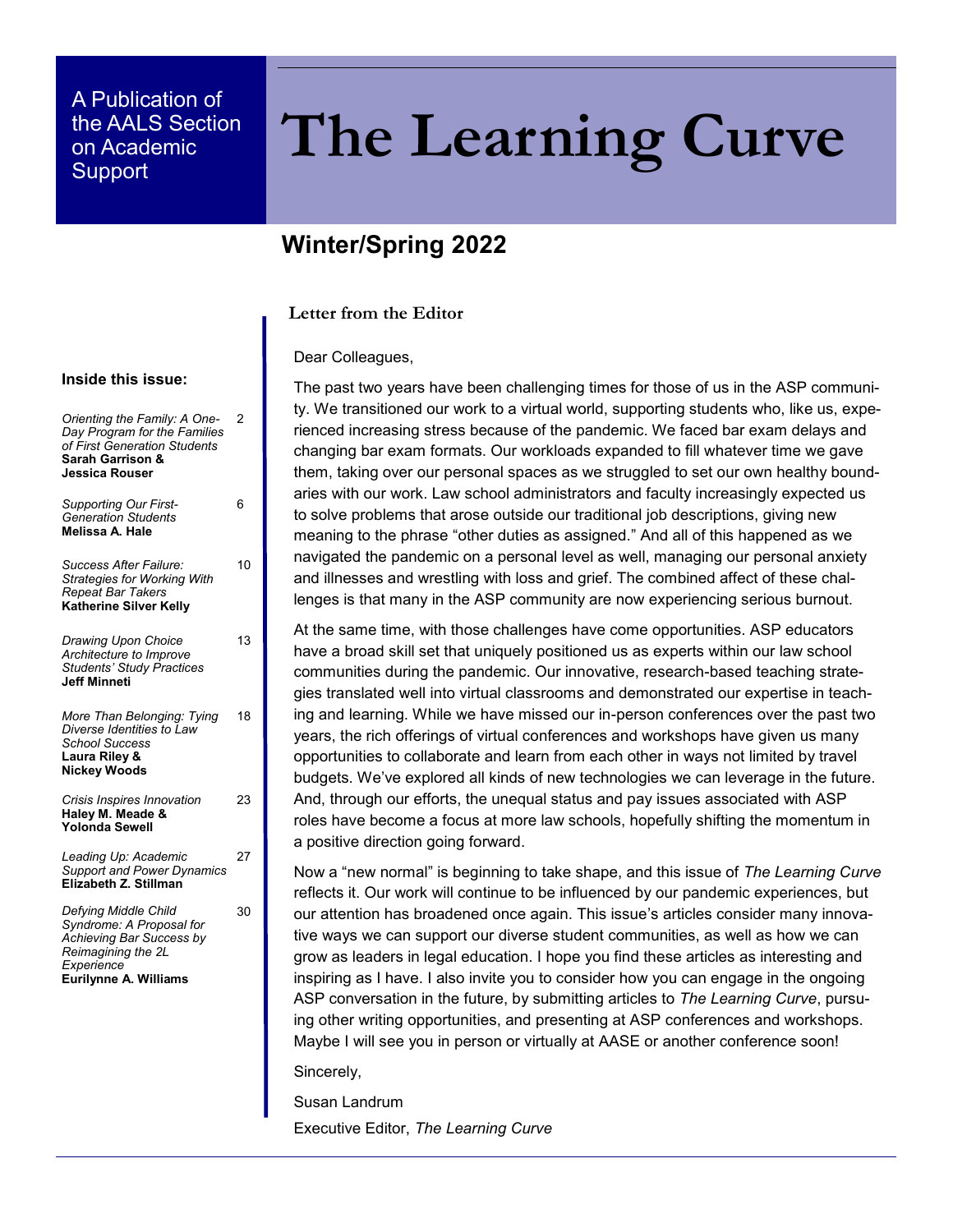## **Orienting the Family: A One-Day Program for the Families of First-Generation Students**

#### **Sarah Garrison**

Director of Bar Preparation *University of Detroit Mercy School of Law*

#### **Jessica Rouser**

Director of Scholarship and Financial Aid

*University of Detroit Mercy*

Entering an institution of professional learning is terrifying. There are too many new experiences to count, and the workload is overwhelming. For some, the stories and advice from past generations will ease fears or at least temper the unknowns. For others, in increasing numbers, they have no such person(s) to turn to for guidance and shared experiences because they are the first to attempt an education at a professional level; they are first-generation students. First-generation students have many things going for them – ambition, hope, fortitude – but they face challenges, some of which come from within their support systems.

*"First-generation students have many things going for them – ambition, hope, fortitude – but they face challenges, some of which come from within their support systems."*

My institution proudly welcomed over 100 first-generation law students in the fall of 2021. $^1$  This number was nearly 80% of our first-year class. $^2$  We and other institutions across the country have noticed this trend in the last 3-5 years. The increase in this student population created additional needs that stretched past the conventional academic programming that we were providing to all first-year students. Some of our firstgeneration students were behind and struggling with the non-academic side of law school. They did not know the value of or art of networking, they were frustrated by financial aid concerns, and they were starting or finishing law school during a pandemic. Additionally, they felt alone because their families (parents, spouses, siblings, etc.) did not understand what they were experiencing and did not understand the pressures of law school. We decided that in addition to supporting our students academically, we also needed to educate their families on the great endeavor their family member was embarking upon, the challenges they would face, and the support they could and should give at home. Thus, the idea of a Family Orientation Day was born.

#### **Overview of the Family Orientation Day**

Family Orientation Day starts the process of educating our first-generation families about their students and the realities of law school. One of our goals is to alleviate some of the burdens and responsibilities placed on first-generation students by making families aware of the time commitment required for both populations. The purpose is to foster a sense of belonging and demonstrate that these students are not alone, nor are their families. The program will be held during the traditional orientation week as a halfday event. By hosting it during the traditional orientation week, we hope students will not feel singled out with special programming during their first weeks of school and show the importance (and legitimacy) by hosting it during the official orientation time.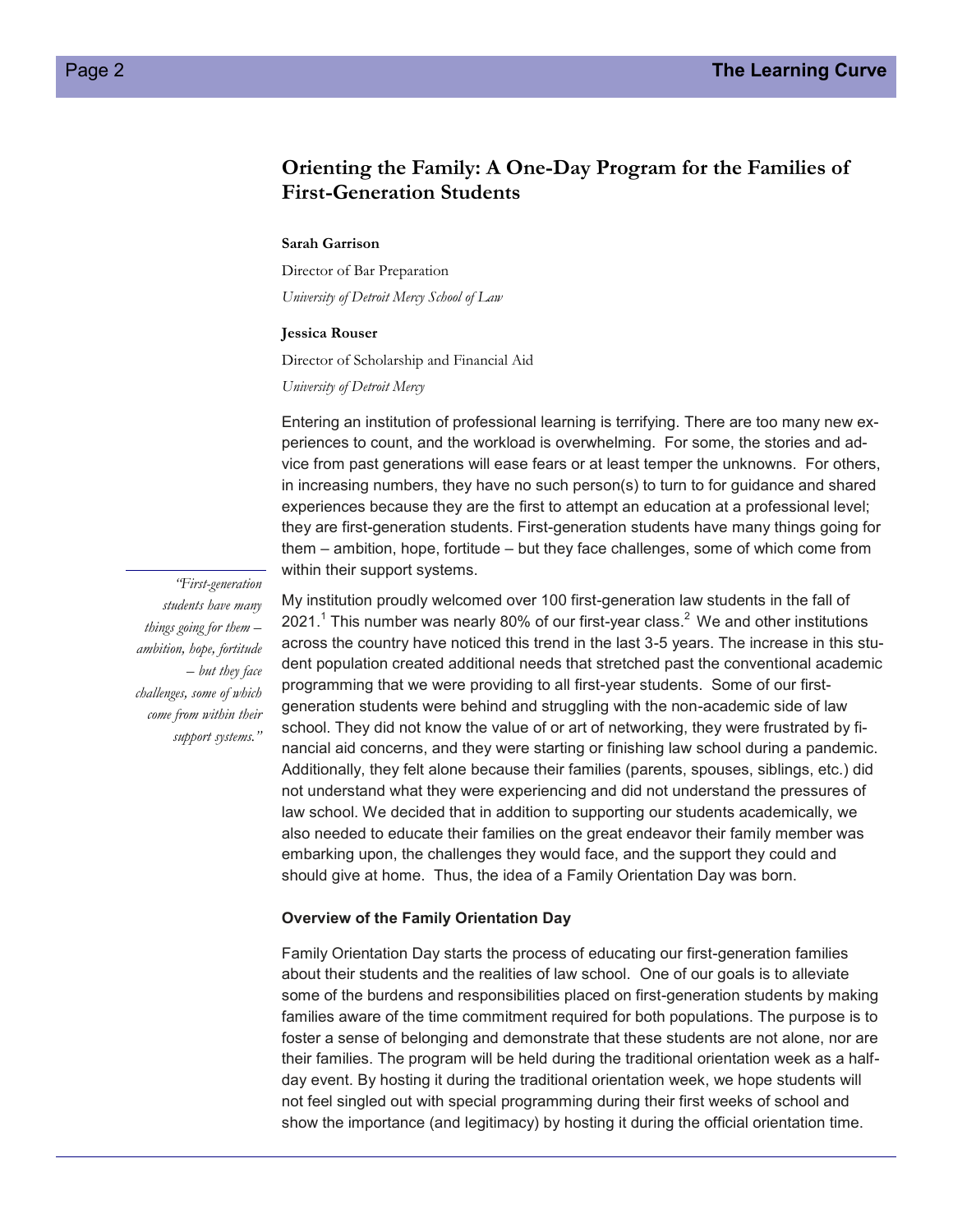#### **Targeting the Right Objectives**

When targeting the objectives of Family Orientation Day, we knew we had to start with the areas that affected our first-generation students the most. We also considered areas that could impact their family members. After much research and speaking with our students, we narrowed the areas to those concerning financial assistance, academic load, and building a support network.

Session 1 - Financial Assistance

First-generation law students borrow to finance their education at a rate of 93%, a rate nearly 10% higher than their peers. $^3$  In addition to being more likely to borrow, they also borrow 24% more than their non-first-generation peers.<sup>4</sup> They also spend 25% more time working for pay than their counterparts.<sup>5</sup> As a regional law school, many of our students live at home and are an integral part of their family's social and economic structure. They not only work to defer their education costs but also to be contributing members of their family income. First-generation students financially supporting their families was even more prevalent during the pandemic. It was common for our students to increase their budgets to take out more student loan debt or work far more than the recommended weekly hours to help pay for family expenses. It became apparent that the pressures, real and perceived, being felt at home to contribute financially would have lasting ramifications on a student's financial well-being. Therefore, it became an objective to educate families on the financial opportunities and obligations associated with law school.

This breakout session will focus on the differences between undergraduate and graduate federal financing and the proper and improper uses of the funds. It is also critical for families to understand the realities of their student's earning capacity and to counter the misconception that all lawyers are higher earners. First-generation students are more likely to work in small firms (25 employees or fewer)<sup>6</sup> with lower starting salaries than the perceived attorney income. Many of our students also indicated an interest in our institution because of our commitment to the community and their desire to practice in public service. As a result, this session will wrap up with earning potential at different sized firms and public service positions and, statistically, where students at our institution settle. We will also briefly talk to families about loan repayment options for our students, focusing on the accessibility of income-driven repayment plans.

#### Session 2 -Academic Load

The next breakout session will focus on the academic rigors facing their students. It is important for families to understand that undergraduate work is quite different from graduate studies and especially the study of law. Explaining this difference is something the academic support world stresses with the students before they enter school and in their first several months; it is imperative for that message to be explained to the families as well. As stated earlier, many of our students live at home. They have obligations (childcare, working in the family store, caring for elderly grandparents, etc.) that are helpful and sometimes critical to their family's success. These obligations do not change once law school begins, but tensions can arise when the student needs to pull back due to their increased academic workload. It is difficult for families (and most students) to comprehend the shift from undergraduate work to law school. We use

*"First-generation students are more likely to work in small firms ... with lower starting salaries than the perceived attorney income."*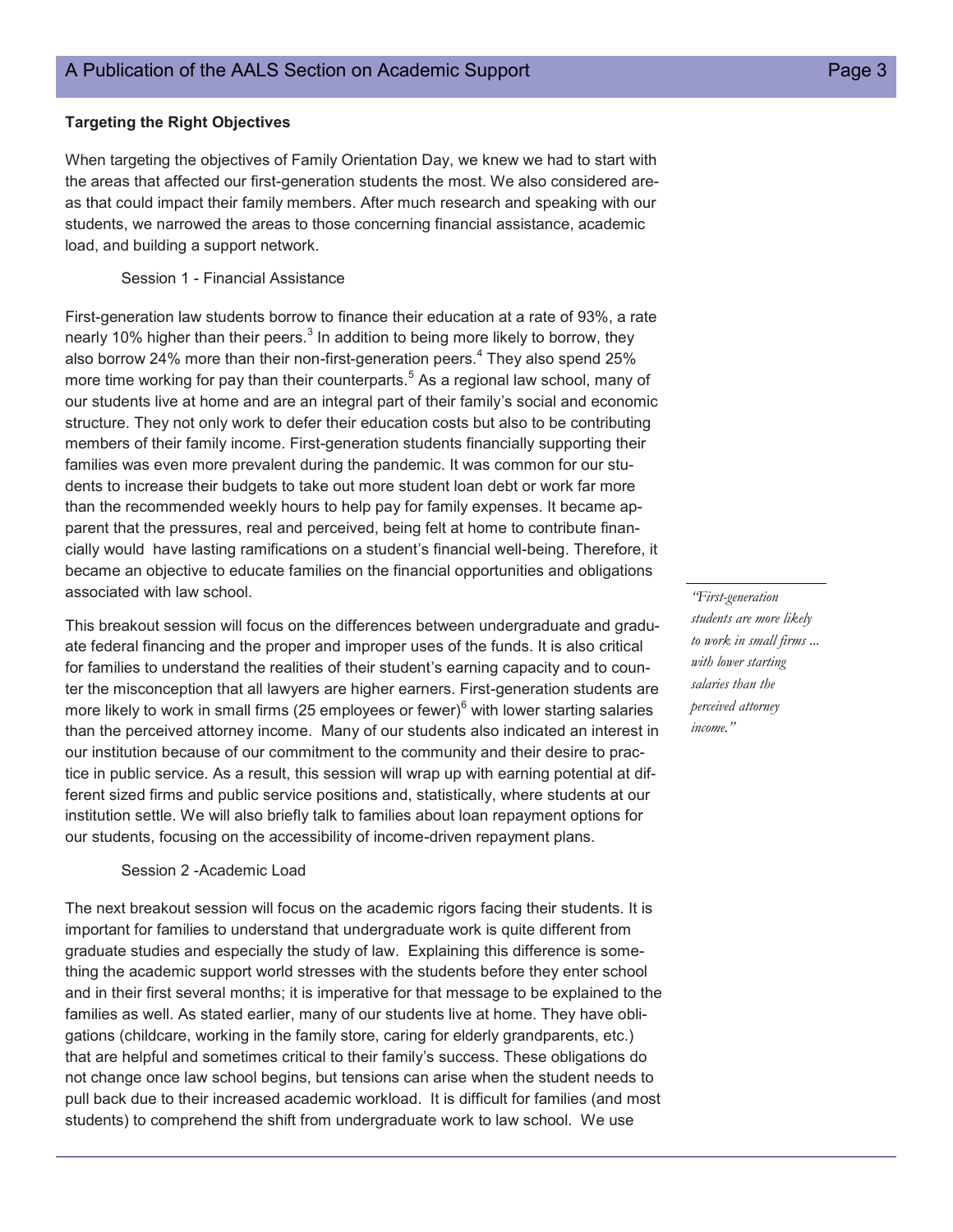phrases like "get you to think like a lawyer" and "think critically," but we do not directly discuss the 40-50 pages of reading each night, creation of case briefs, deciphering foreign vocabulary, or the supplemental resources required to "think like a lawyer." It became clear that we needed to outline the increased workload so families would better understand if their students could not always fulfill family obligations they had in the past due to schoolwork. Thus, we will have a mock class, distribute syllabi and reading schedules for the 1L courses, and outline a typical schedule for a first-year student.

Session 3- Building a Support Network

Due to the absence of role models and mentors practicing in the legal field, our firstgeneration students lack the blueprint to network and create a successful career path. Luckily for the students, the Career Services Office assists in multiple ways to show them how to open doors and impress those inside once you walk through those doors. It is important to highlight to the families the vast number of services provided to their students, but we also wanted to give families access to a network of first-generation alumni for the day. We also anticipate that families (parents, spouses, etc.) will create their own support network with the other families present. This breakout session will bring together first-generation alumni from the bench and the bar and also family members of those alumni for a small panel discussion with our families. The panelists will share their own experiences as first-generation students and what would have helped them during their time as a student. The family members of the alumni on the panel will share the challenges they faced while supporting their student and also what tools and resources would have helped them as a family member. The goal is to give the families a sense of belonging within the school community and provide them an opportunity to ask questions about the law school or the legal community from individuals who have experienced (in some part) what their students likely will experience. This session will immediately be followed by a luncheon where the students, families, and alumni can continue conversations in a more informal setting. To facilitate continued conversations, there will be ice-breaker activities present at each table with Detroit Mercy Law staff members and current students socializing between the tables to help the families establish peer support connections.

#### **Building Community Success**

Securing avenues of success for our first-generation students is at the heart of this program. Expanding student support beyond the walls of an institution can only aid in this endeavor. The specific needs of students will differ among institutions (and can be modified based on the student population), but by educating families on the support needed and including them in our process, we can build a bigger community of support for each student.

\_\_\_\_\_\_\_\_\_\_\_\_\_\_\_\_\_\_\_\_\_\_\_\_\_\_\_\_\_\_\_\_\_\_\_\_\_\_\_\_\_\_\_\_\_\_\_\_\_\_\_\_

*"The goal is to give the families a sense of belonging within the school community and provide them an opportunity to ask questions about the law school or the legal community … ."*

 $1$  During the traditional Fall 2021 orientation (the week before classes start), students completed a diversity survey where they self-selected attributes such as ethnicity or gender. This survey also asked if they were first-generation students. In preparation for Fall 2022 orientation, when this program will take place, we plan to send this survey out early in the summer so as to identify the first-generation students and families early and market the program.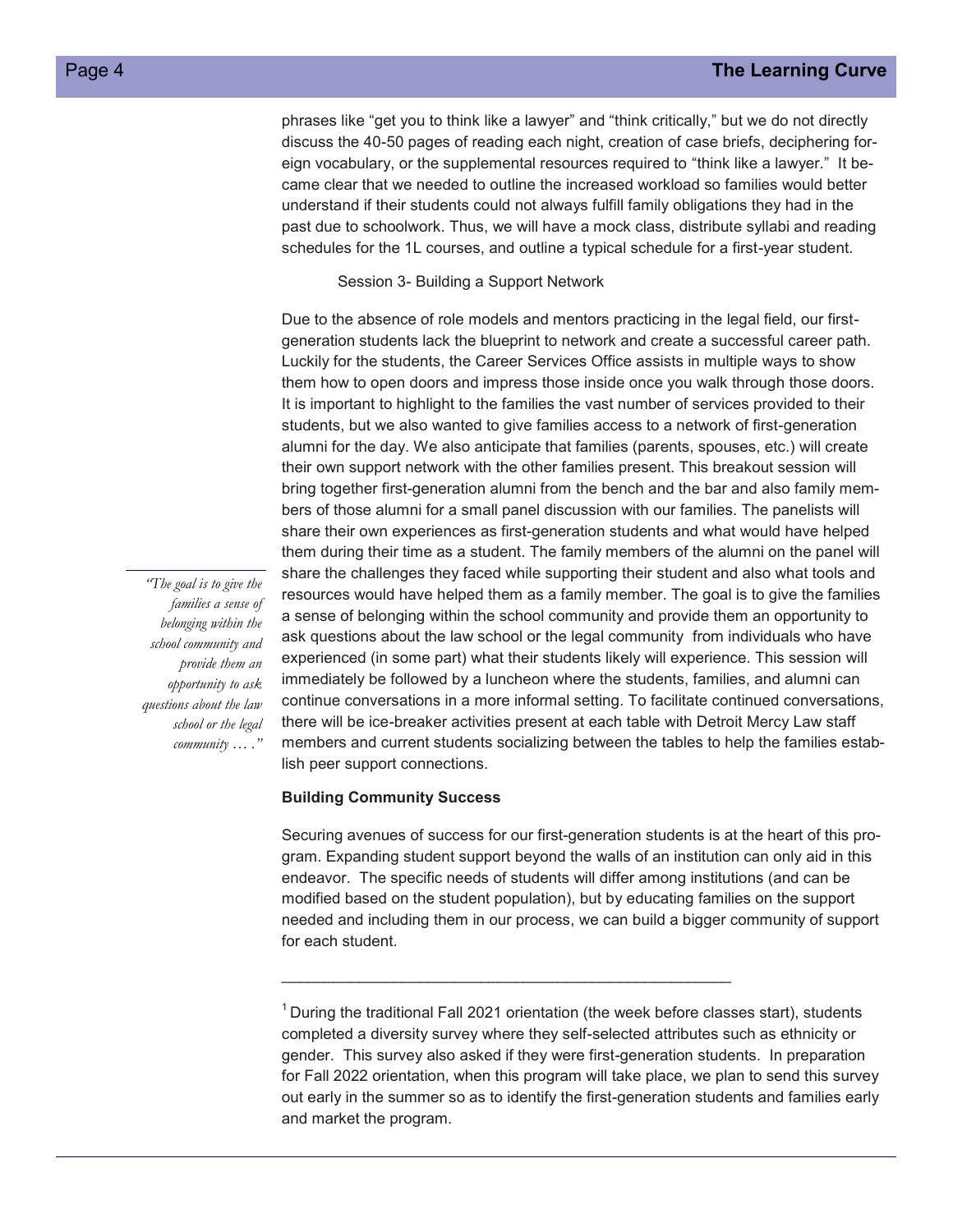## A Publication of the AALS Section on Academic Support **Page 5** Page 5

<sup>2</sup> See ABA 509 REPORT (2021), https://law.udmercy.edu/\_files/pdf/admissions/Detroit-Mercy-Law-509.pdf.

<sup>3</sup>Jessica Tomer, *First-Generation Law Students: Struggles, Solutions, and Schools that Care*, National Jurist, (Mar. 22, 2019), https://www.nationaljurist.com/nationaljurist-magazine/ first -generation -law -students-struggles- solutions-and-schools-care.

 $4/d$ .

<sup>5</sup>*See* LSSSE, *First Generation Law Students: Use of Time*, LSSSE Insights Blog (May 4, 2016), https://lssse.indiana.edu/blog/first-generation-law-students-use-of-time/.

<sup>6</sup> Avalon Zoppo, *First Generation Law Students Struggle in Post-Grad Market Compared with Peers, Study Shows*, Law.com (October 20, 2021), https:// www.law.com/2021/10/20/first-generation-law-students-struggle-in-post -grad -market compared-with-peers-study-show/?slreturn=20220312195031.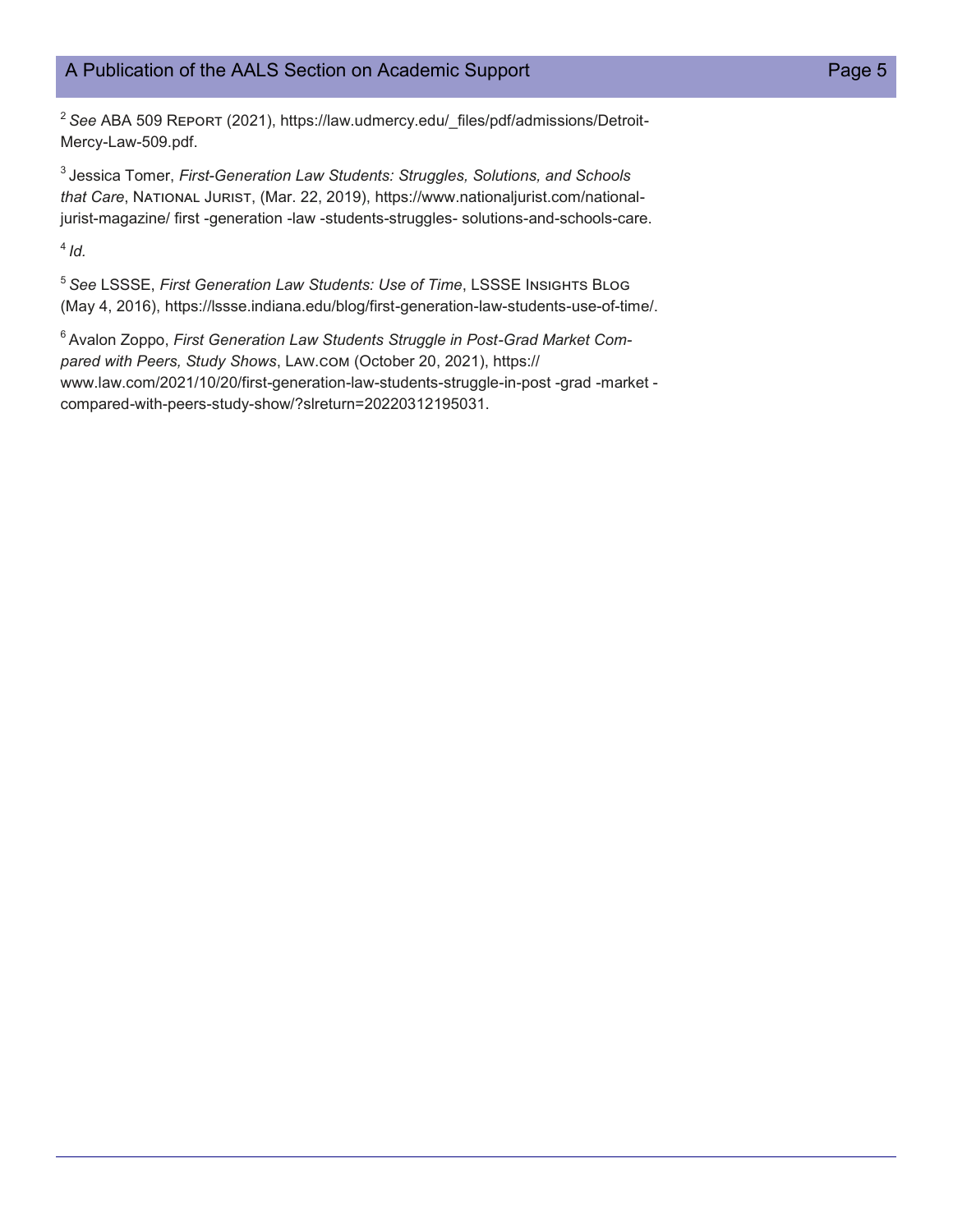## **Supporting Our First-Generation Students**

#### **Melissa A. Hale**

Director of Academic Success and Bar Programs

*Loyola University Chicago School of Law* 

We need more first-generation law students because we need more first-generation lawyers. Historically, the legal profession has been reserved for the very wealthy, and let's be honest, the very white, and the very male. While progress has been made, we are still nowhere near where we should be. When speaking about diversity and inclusion in law school, first-generation students often overlap with students of color, and those that come from a lower socioeconomic background.<sup>1</sup> Attracting first-generation students to the profession provides socioeconomic diversity to the profession, which benefits the public. So, how do we attract these students? Law schools, like the University of Georgia, are looking to make sure first-generation students have robust financial aid. $<sup>2</sup>$  But it's not enough to just admit first-generation students, law schools need to sup-</sup> port them once they arrive, making sure they feel included, and that they can thrive academically.

*"[I]t's not enough to just admit first-generation students, law schools need to support them once they arrive, making sure they feel included, and that they can thrive academically."*

Lately, I have been working on multiple first-generation law student projects and want to share some things that I've learned about supporting first-generation students. This is a bit of a passion project for me. I am a proud first-generation lawyer. My grandmother, Honey, dropped out of school at about age 12. She had to; her family was poor, and she had to watch her siblings while my great-grandmother worked. My mother finished high school and worked until retirement as a secretary. Out of Great-Grandma's 20-plus great-grandkids, I was the first to go to college, and certainly the first to go to law school. This meant that I didn't grow up around professionals; I grew up in Detroit, with uncles and grandpas that worked in factories building car parts. My dad worked down manholes, making sure phone lines were connected in the era of land lines. College, and ultimately law school, was a different universe for me. And because of that, my passion has been to work to provide programming that I never had.

In doing research for various projects, I've learned that first-generation students come in with significant achievement gaps, less social capital, and imposter syndrome. $^3$  I've also learned that first-generation students are more likely to have to spend time working or supporting their families, and are less likely to achieve the highest grades or acquire the highest paying jobs.<sup>4</sup> This all feels very hopeless and, in fact, the more research that I do, the more I wonder how I made it out of law school! But all is not lost. Firstgeneration students have grit and tenacity and are frequently fantastic problem solvers. This means, if we support our first-generation students, they can thrive!

So, what do we do? I'd like to share some things that I've been working on, that you are welcome to steal! I started by helping two students start a "First-Generation Law Student Group" (FGLS), and I currently advise them. I must admit that they were the driving force and did most of the work, but they inspired me to do further study in this area. I can also say that if your school doesn't have such a group, it's incredibly beneficial to start one. The student group has been a fantastic resource for incoming firstgeneration students and knowing that they have peers going through the same thing is more helpful than anything that I could do.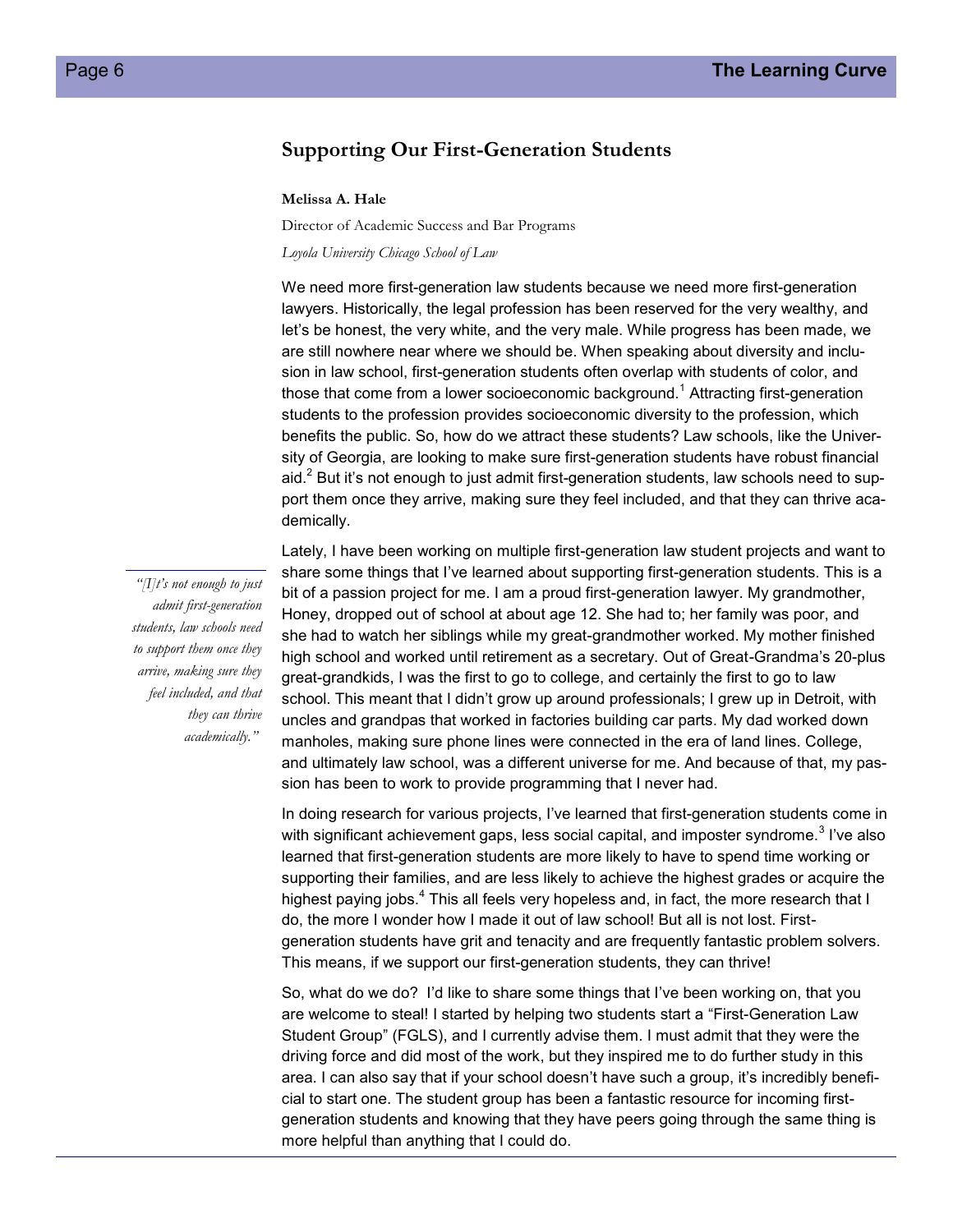#### A Publication of the AALS Section on Academic Support **Page 7** A Publication of the AALS Section on Academic Support

The student leaders also taught me so much as we worked together. If your school has such a group, I suggest working with them to find out what the membership currently needs. I frequently survey them to gather ideas for programming. For example, I have started including a "bar supporters' night" into my bar programming. This is an opportunity for the soon-to-be graduates to bring their families, or close friends, into the conversation surrounding the exam. I even include my mother so that she can talk about her experience as a first-generation law student mother. This is because, as much as she always supported me, she was understandably skeptical that I needed to take ANOTHER exam after finals, couldn't work as an attorney right after graduation, and that I was expected to study full-time after being in school for three years. The FGLS group also inspired me to make my law student glossary, which has circulated for a few years and become a part of other projects. Mostly, I have learned that they just want answers to their questions, and someone to make them feel like they belong. So, I share my story with them, and try to be a resource when I can. But all of this has inspired me to take on broader projects.

When I was asked to be part of the CALI Law School Success Fellowship in 2019, I was excited to try to build something that could help first-generation students bridge the achievement gap. Some of the fellowship members - Steven Foster, Allie Robbins, Nicole Lefton, and Laura Mott, and myself – wrote a law review article about our experience creating the CALI Skills Lessons, and how they can aid first-generation students.<sup>5</sup> We are continuing to work on more lessons right now, with more of an eye towards what first-generation students might need. For example, Nicole just finished a lesson on course selection. It seems like such a small thing, but honestly, if you are a first-generation student and don't have family to ask—or other mentors—where do you turn?

This work also prompted me to work to create a summer program, or pre-orientation program, geared towards first-generation students. This was inspired by Toni Miceli and her 'Gateway to 1L' program. We have decided to open the program to all incoming students admitted for the Fall. However, we will "push" it to the first-generation students a bit more, as we have geared the programming towards first-generation students. I have decided to do one synchronous zoom class in June, and one in July, with the opportunity for students to view asynchronous videos and complete CALI Lessons throughout June and July. Then, we will bring students on campus for two days prior to Orientation. The idea is that many first-generation students need to work during the summer, so they can't attend in-person activities throughout June and July. This is especially true if they are not currently living on campus. We wanted to be mindful of the financial and work situations that first-generation students often deal with.

I have tried to frontload programming with introductory materials and skills development in the asynchronous materials. This means that when in person, we can accomplish two things that I think are incredibly important. First, we have set up two mock classes. The first mock class will be on Day One, likely a short 30-45 minutes. Then, we will "debrief" the class; I will be working with one of our torts professors, and in the debrief we will go over what students should have gotten out of the class. We will also discuss whether their case briefs worked, as part of the asynchronous activities will be reading and briefing. Then, that afternoon, they will get another 30-45 minute mock class, and another debriefing. The hope is that they will start to feel acclimated to class, and get a head start on what type of notetaking works. We will then review a

*"Mostly, I have learned that [first generation students] just want answers to their questions, and someone to make them feel like they belong. So, I share my story with them, and try to be a resource when I can."*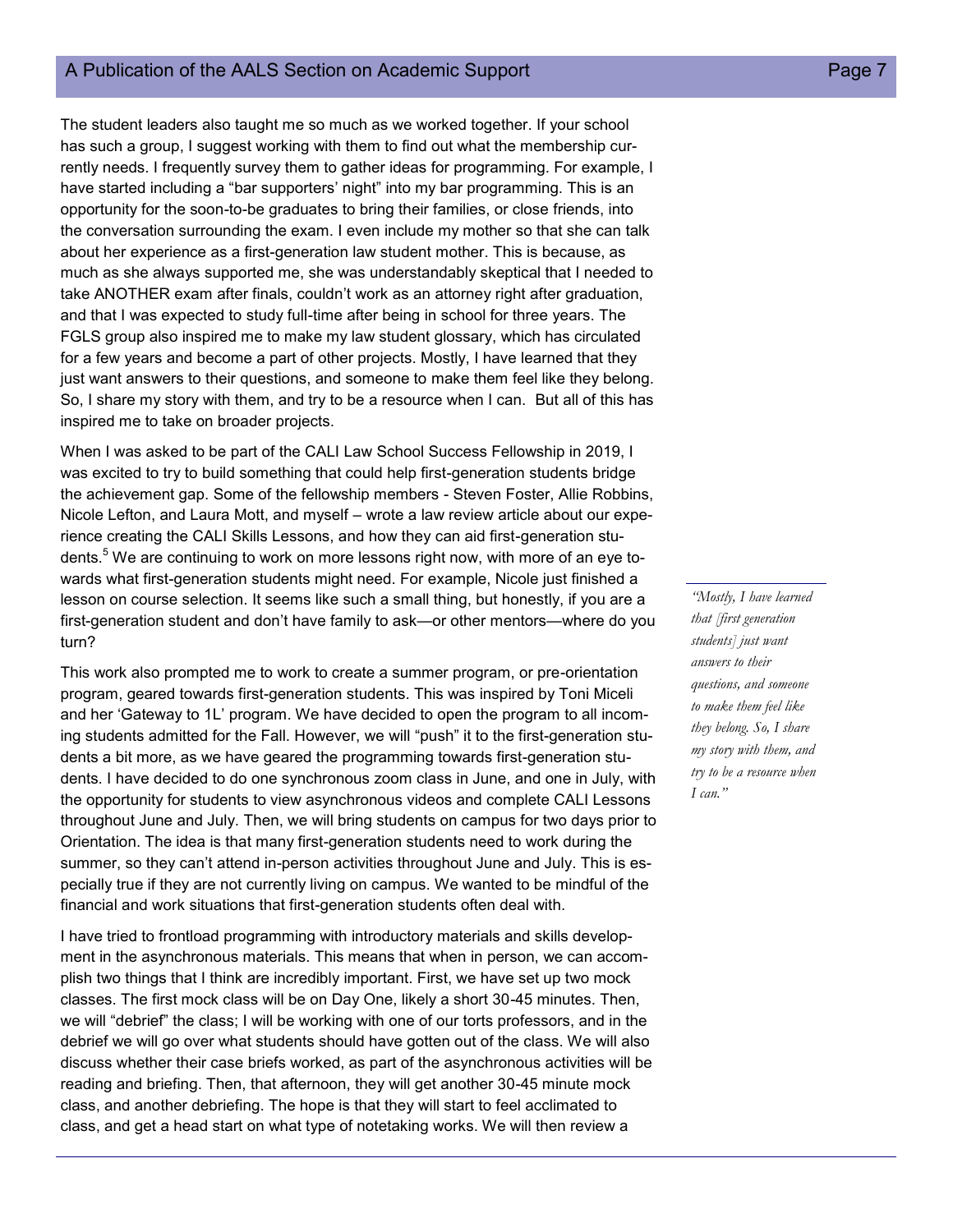very short hypothetical with them, based on the two classes, and discuss how to put it together. I'm a firm believer that one of the most difficult aspects of law school is that no one really tells you how things are tested, so you spend weeks taking notes on the "wrong" things. My hope is that showing them a hypothetical early on will help them start to see how things come together.

The second component of the in-person sessions will focus on networking and social interactions with current students and alumni. I'm very well aware that first-generation students often feel like a deer caught in headlights when it comes to networking; we've simply never done it before. My goal is to create a space, with other first-generation students and alumni, to help ease them into that process.

As part of developing the curriculum for the program, I decided that first-generation students needed a textbook, or guide, to supplement programming.<sup>6</sup> It's written with the first-generation student in mind, knowing that not only is law school difficult for almost everyone, but first-generation students come with extra baggage and ramped up imposter syndrome! It's also meant to be interactive, with questions and exercises imbedded in the book.

In terms of the substance of the remote programming, I start with the basics. For example, we often forget that even the vocabulary and acronyms we use can be alienating to students who haven't been around lawyers. I always have to remind myself that even using abbreviations such as "civ pro" or "con law" can be incredibly confusing. And that's even worse when you think about the fact that students do not enter law school knowing what appellate means, "who" Regina is, or the difference between criminal and civil law. There is nothing wrong with any of this, and it's easy to forget that knowledge and vocabulary that are so second nature to us are alienating to those already struggling to feel like they belong. The summer programming begins with an overview of basic vocabulary, a description of common law, why we read cases and so forth. In addition, it obviously includes things like how to read and brief a case, what is an outline, how to synthesize rules, and so forth. You know, the legal academic skills 'basics,' so to speak. But that's not enough.

My programming also includes information on mental health, imposter phenomenon, and growth mindset. Obviously, this is not unique to only first-generation students, but any good first-generation program should address these issues.

I hope we can all start more programming for first-generation students. It's fine to start small, as I know we are all usually stretched quite thin. For example, last summer I simply didn't have the time to put together an extensive summer program, so I started by sending out CALI lessons to admitted students, encouraging them to complete those as part of summer reading. Honestly, even just by sharing your own first-generation story with your students, you are likely helping at least one person to feel less scared and alone, and that's all we can do!

\_\_\_\_\_\_\_\_\_\_\_\_\_\_\_\_\_\_\_\_\_\_\_\_\_\_\_\_\_\_\_\_\_\_\_\_\_\_\_\_\_\_\_\_\_\_\_\_\_\_\_\_\_\_\_\_

<sup>&</sup>lt;sup>1</sup> Stephen Foster, et al., *Closing the Law School Gap: A Collaborative Effort to Address Educational Inequities Through Free, Asynchronous Tools*, 14 J. Marshall L.J. 116, 123 (2022).

<sup>&</sup>lt;sup>2</sup> For the second straight year, 100% of incoming first-gen students received aid, ADVOcate Vol. 55 (2021), available at https://advocate.law.uga.edu/article/law-school-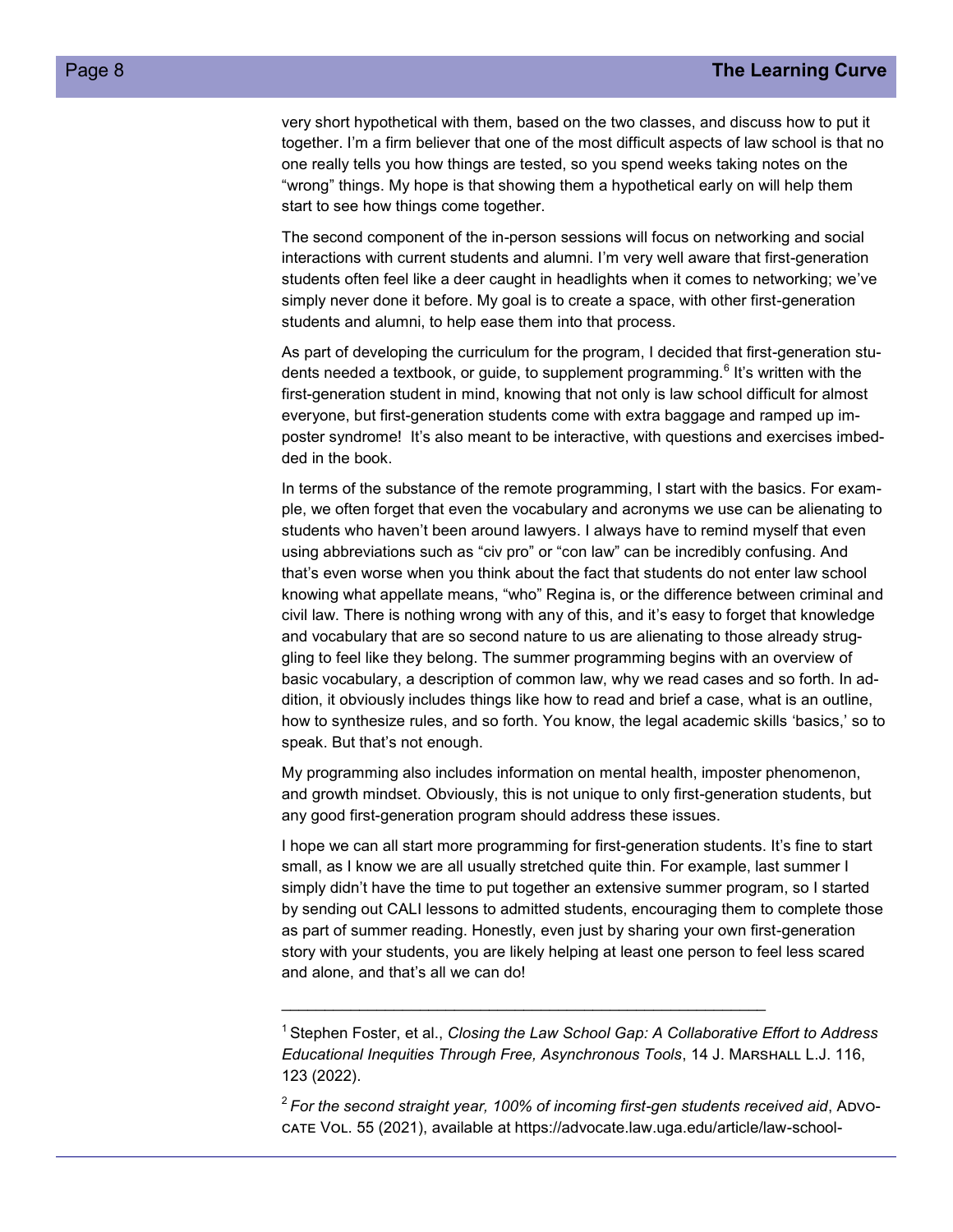## A Publication of the AALS Section on Academic Support **Page 9** Page 9

provides-financial-support-for-100-of-its-first-gen-students/ (last visited Apr. 7, 2022).

<sup>3</sup>*Supra* note 1.

<sup>4</sup>*LSSSE Survey 2021 and NALP Reports Employment Outcomes for First-Generation College Students Fall Below Those of Their Peers, and Disparities in Outcomes by Race/Ethnicity Persist*, NALP Press Release, Oct. 20, 2021, available at https://www.nalp.org/uploads/PressReleases/NALPPressReleaseJobsandJDs\_20Octo ber2021.pdf (last visited Jan. 19, 2022)

<sup>5</sup>*Supra* note 1.

<sup>6</sup>I also realized that it had to be free, so I'm pleased to announce that that the *First Generation Guide to Law School* will be available this summer as a free download through CALI.org.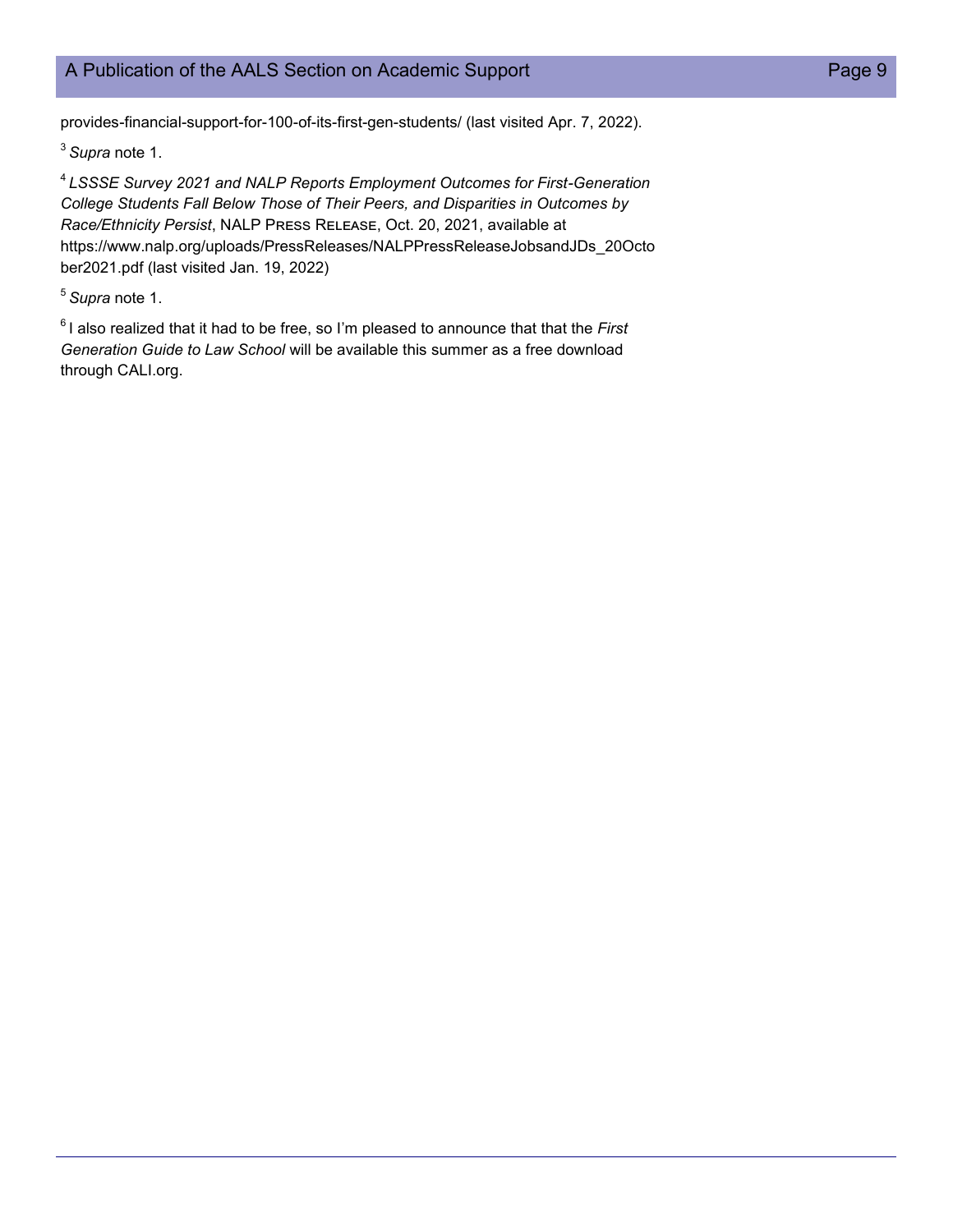## **Success After Failure: Strategies for Working With Repeat Bar Takers**

**Katherine Silver Kelly**

Clinical Professor of Law & Director of Academic Support

*The Ohio State University Moritz College of Law*

#### **Introduction**

Growth mindset tells us that we learn from mistakes and that failure does not define us. While this is true, it is also true that failure is painful and challenging to overcome. Failing the bar exam often feels devastating and like the end of the world. In a way, it is because of the professional, financial, and personal consequences.

Oftentimes when someone fails the bar exam their instinct is reactive and they turn to "performative fixes" such as immediately doing practice questions, switching bar companies, buying extra products, hiring a tutor, starting the entire program from scratch, etc. They want to erase that failure and quickly move forward. However, to overcome failure and get a different outcome, you first have to examine the factors that led to it and figure out what inputs will achieve a different result. Hard work without awareness and change without reflection is not how to overcome failure.

*"[T]o overcome failure and get a different outcome, you first have to examine the factors that led to it and figure out what inputs will achieve a different result."*

When it comes to repeat bar takers, we want to assess and address three main factors: practical, mental/emotional, and intellectual.

#### **Practical**

The practical factor is setting up the framework of studying. It includes setting up a macro-level action plan and creating a study plan. But resist the temptation to make a study schedule too early. The first meeting should be about laying the foundation of support and providing a sense of direction. There is only so much the person can process so the first step is to communicate that you are there to support their success and you will work together to develop a plan. Start with a macro level action plan that includes things like requesting a score report, submitting the exam application, re-activating commercial bar prep, talking with their employer, setting up a meeting with career development, etc. These action items are more than perfunctory tasks, they provide information needed to create a workable study plan. For example, you can't make a schedule until you know your employment expectations- how much time off will you have to study, is it paid or unpaid?

One important reassurance to provide is that the person is not starting from zero. They do not have to "do this all over again." This is where you create the connection from the practical skills to the mental/emotional skills.

#### **Mental/Emotional**

The mental and emotional factors include processing failure stigma, developing realistic optimism, and support not therapy.

We know that perfection is impossible and everyone fails. But failing the bar exam is a big fail and it hurts. Even using the word is difficult and although you can interchange it with "taking it again," "didn't pass," don't avoid it. Not saying "failure" gives the word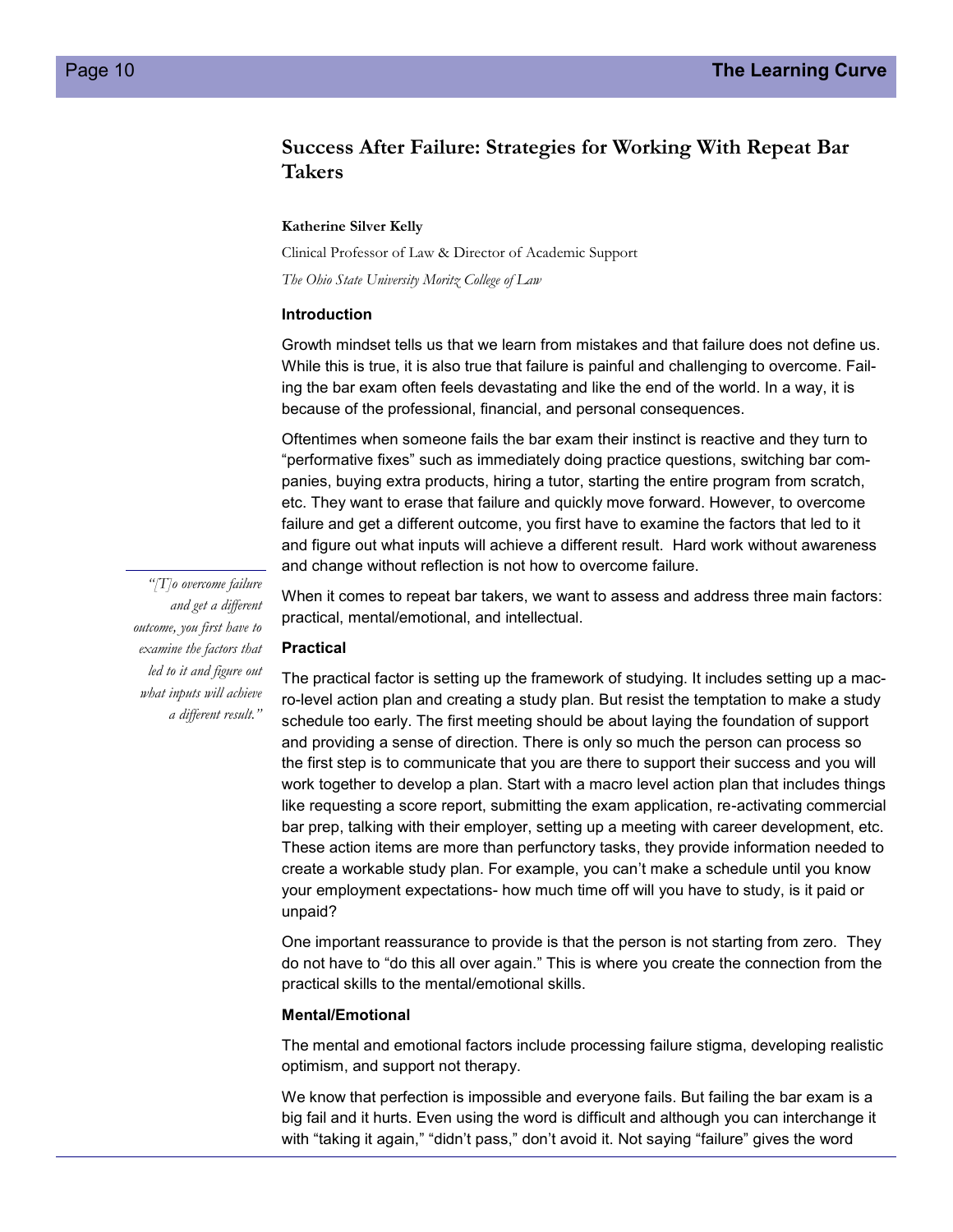power and stigmatizes it. As Brene Brown says, "shame loves perfectionists, it's so easy to keep us quiet."

Although we don't want bar takers to be pessimistic about their ability to pass, we also can't give a false sense of hope. Confronting failure has to be balanced with developing realistic optimism.<sup>1</sup> Realistic optimism- as opposed to naïve optimism (wishful thinking) is the idea of having faith in long-term success while being honest about short-term reality.

This means fully processing the failure so they can fully engage with bar prep. There will be times when the person wants to revert back to comfortable strategies like reading outlines and making flash cards. This only serves to avoid the uncomfortableness, the fear, the self-doubt. This is where our reassurance and support has to nudge them towards it, to go through the uncomfortableness.

To be sure, the person will experience low moments. Be ready to give them the space to go through it and simply acknowledge, "ok, this is hard" instead of trying to fix it or devalue their feelings with, "it will be fine," as if the person shouldn't feel this way.

We must also be conscious of the difference between support and therapy. Even if you are a therapist, you are not their therapist. Be clear and direct that your role is to support their success and help unravel some of their thoughts about the bar exam, but you are not a mental health professional. A therapist or counselor can help process through feelings—they have experienced a loss and it's hard. This connection between self-worth and achievement is where the intellectual skill fits in.

#### **Intellectual**

The intellectual factor is more than studying. It involves metacognition: Assessing past performance and preparation to identify a new starting point, moving away from outcome and knowledge focused study habits to process and assessment strategies.

Assessing past performance starts by asking the person what they did the first time, what they think worked, what didn't. Oftentimes the person did just about everything right so it's a matter of identifying the gaps and adjusting accordingly. Figuring out the gap requires effortful learning and won't happen instantly. The person is at point A and wants to get to point B but to do that they must first figure out how and then practice doing it. You cannot do this for them. Telling them how to get there is not the same thing as doing it themselves.

This helps with buy-in to the "new" strategies that aren't comfortable, don't outsource effort and don't give a quick fix. This quick fix comes from grades, scores, and completion percentages. This is not feedback, it is a starting point. The person should be able to articulate why they earned a certain score, what questions they missed, why did they miss those questions, what is confusing, what isn't, etc. $^2$ 

Second, move away from knowledge-focused studying like memorization, reading and reviewing flashcards, or reading answer explanations. Learning does not happen when we put information into our brains, it happens when we pull it out.

Process and assessment based strategies center on developing the three basic skills tested on the bar exam: knowledge, understanding, and application. Too often we focus on knowledge but just as reciting the alphabet does not mean you can read, reciting a rule does not mean you understand what it means or can explain how it works.

*"Learning does not happen when we put information into our brains, it happens when we pull it out."*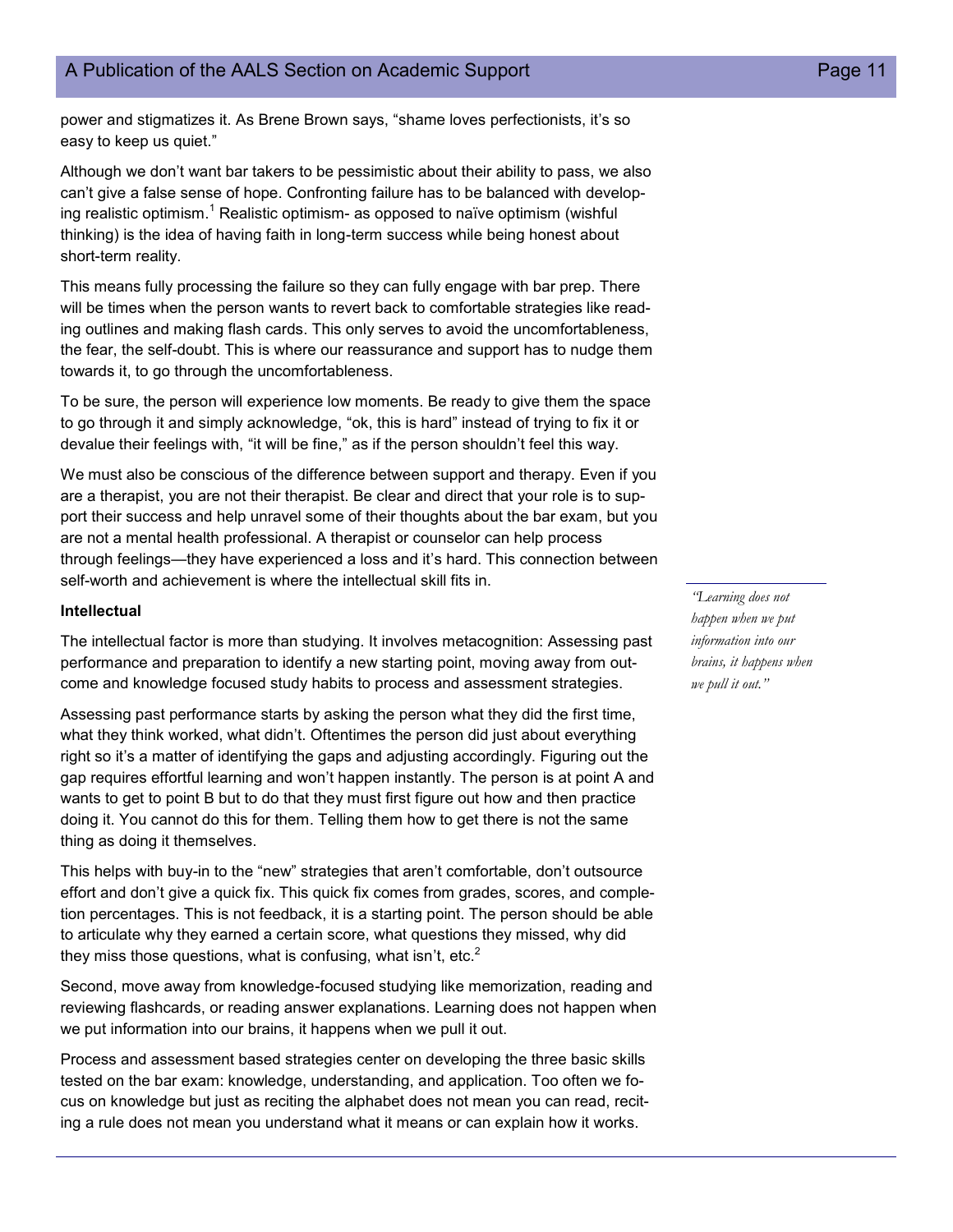Here are a few examples of strategies that promote metacognition and focus on developing skills beyond basic knowledge:

- MEE "Just the Facts"- construct an essay response by starting with the analysis and writing the rules last. Read the fact pattern and explain the relevance of each fact and how it supports the outcome. Then write the rules supporting this analysis.
- MEE Issue-Because…- outline an essay response identifying as many issues as you can, using the facts to articulate why it is an issue (because…)
- MBE IRAC Identify the central issue from the facts, recall the relevant rule, write out how they apply to answer choices.
- MBE- Elimination Reasoning- articulate the analysis process by writing out why you eliminate answer choices, why are they wrong.
- MBE Reason for the mistake- After answering questions, see what you got wrong but do not read the answer explanation. Figure out why your choice was wrong and others are correct. Use explanation to confirm.

#### **Conclusion**

Preparing for the bar exam is like learning to ride a bicycle. Bar prep material is the bike itself. To ride a bike you must be able to steer, balance, and pedal. To pass the bar exam you must develop practical, emotional/mental, and intellectual factors. When we learn to ride a bike we do not try to learn all three simultaneously, we use training wheels and incorporate the balancing skill after we have learned to steer and pedal, or we use a balance bicycle and incorporate pedals after we learn to steer and balance. Working harder at one does not improve the ability to do the others. The same is true for working with repeat bar takers. The practical, emotional/mental, and intellectual factors work together but they also have to be individually addressed. It is hard work but the reward makes it worth doing.

https://www.jimcollins.com/concepts/Stockdale-Concept.html (last visited April 5, 2022).

 $<sup>1</sup>$  Also known as the Stockdale Paradox, "you must maintain unwavering faith that you</sup> can and will prevail in the end, regardless of the difficulties, and at the same time, have the discipline to confront the most brutal of facts of your current reality, whatever they might be." *See* Jim Collins, *Stockdale Concept*,

 $2$ Peter C. Brown, Henry L. Roediger III, & Mark A. McDaniel, Make it Stick: The Science of Successful Learning, 15-16, 43 (2014).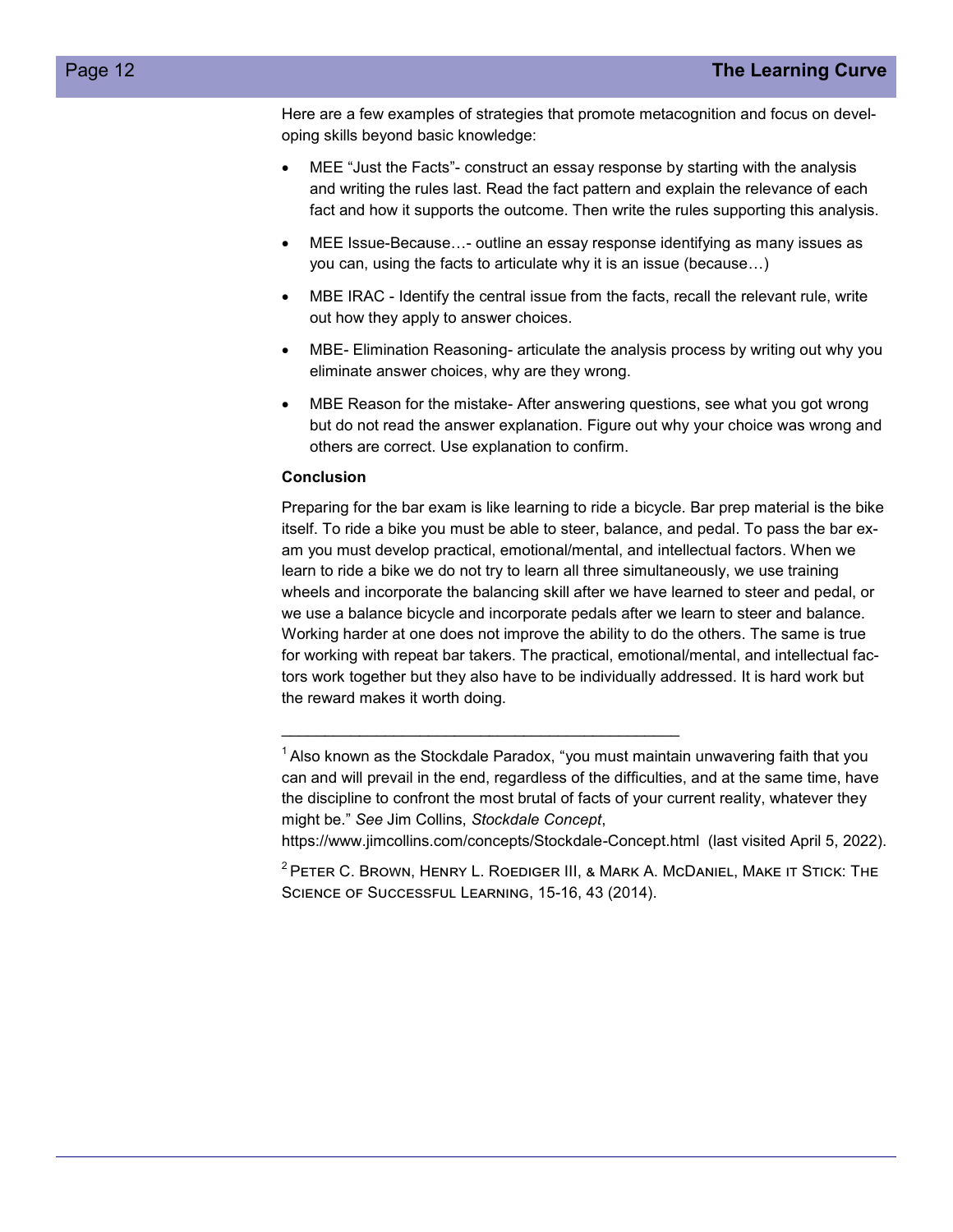## **Drawing Upon Choice Architecture to Improve Students' Study Practices**

#### **Jeff Minneti**

Director of the Academic Resource Center and Associate Professor of Law *Seattle University School of Law* 

The importance of engaging in interleaved, formative assessments to understand and retain new material is well established.<sup>1</sup> Academic support and bar preparation professionals know it (and preach it), doctrinal faculty know it, and students know it. When talking with students who are academically struggling, I regularly ask about the extent to which students are engaging in formative assessments. Nearly every student responds with something similar to "I know I should, but I don't." The students seem to make decisions and act in ways that are inconsistent with their own values and interests. I've seen similar behaviors in my studies of consumers' decisions around environmentally responsible practices, and I've written in the past about how behavioral economics offers explanations for consumers' suboptimal decisions and actions and solutions for dealing with them. My work in the environmental regulations sphere got me thinking about whether some of the same principles might apply to law students' decisions and actions around preparing for class and exams. Preliminary research revealed that our colleagues in K-12 and undergraduate education are a bit ahead of those of us in legal education. Those educators have applied behavioral economic principles—specifically choice architecture interventions--to a range of student behaviors, from the completion of financial aid paperwork to enrollment in college and class attendance and retention in school.<sup>2</sup>

Building on their work, I set out to explore whether behavioral economics offered any solutions to help law students make decisions and engage in actions that are in their own best interests. I'm in the midst of responding to a set of four questions: (1) What do I want students to do?; (2) Why aren't they doing it on their own?; (3) Which intervention, if any, will best help students exhibit the desired behavior?; and (4) Who will be the source of the intervention? $3^3$ 

#### **What do I want students to do?**

Responding to the first question was easy—as noted above, there is wide and wellestablished support for the practice of engaging in interleaved practice questions to assimilate new material. In the context of law school and particularly academic support and bar preparation, essay and multiple-choice questions are especially important.

#### **Why aren't they doing it on their own?**

Responding to the second question was not as easy. Rather than rely on anecdata, I generated a survey that asked students about the value they place on engaging in practice questions, whether they complete as many practice questions during the semester as they plan to at the start, and if not, what obstacles keep them from doing so.<sup>4</sup> I also asked about whether students obtained feedback on their responses and whether they found the feedback helpful. I administered the survey to 2L students during the middle of their fall semester. My thinking was that this group of students had

*"The students seem to make decisions and act in ways that are inconsistent with their own values and interests."*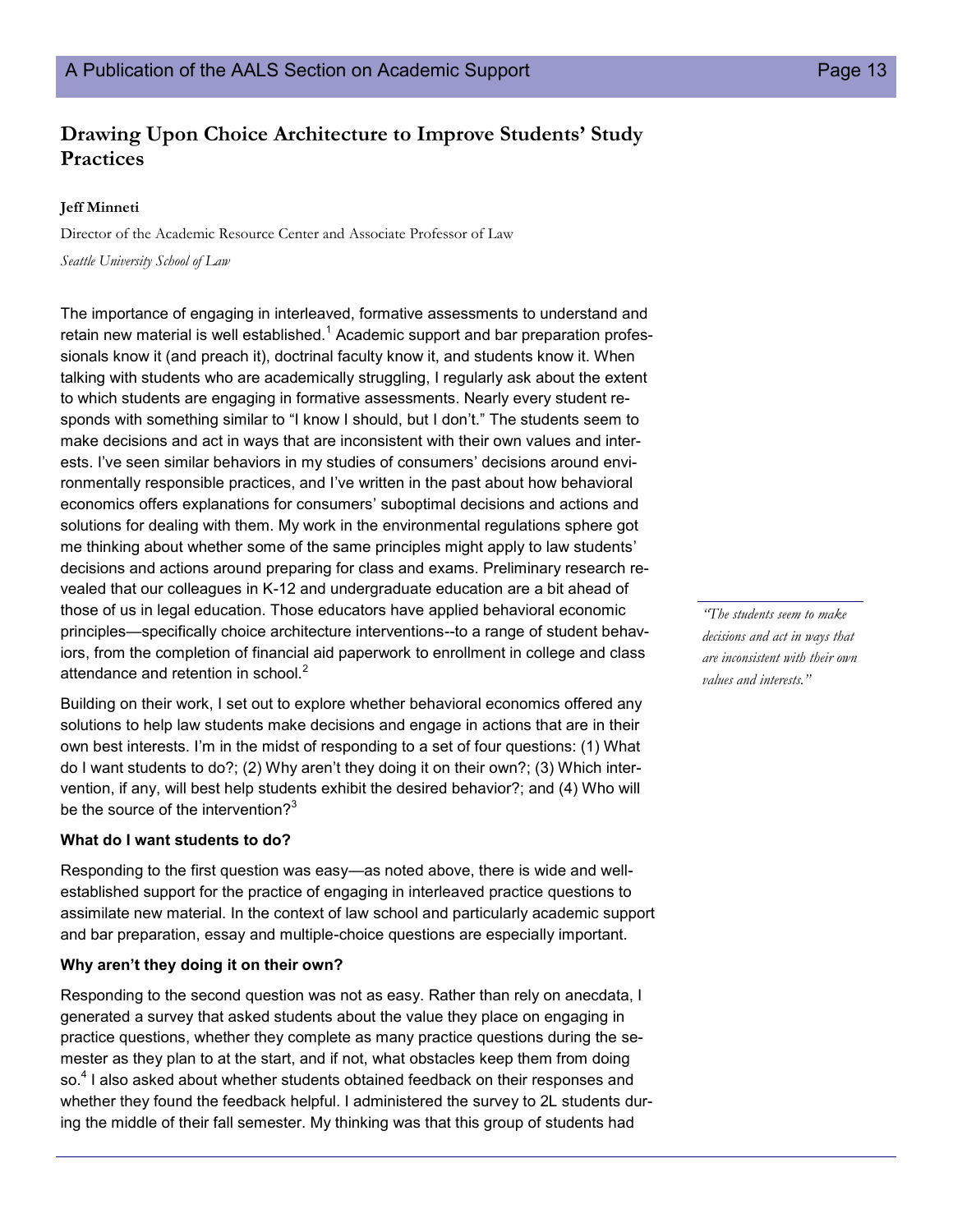likely well-established study habits around practice questions. 213 students were invited to respond to the survey, 64 did so, and of those, 55 fully completed the survey. In a separate piece, I will summarize the students' survey responses. For the purposes of this article, I note that students recognized the importance of engaging in practice questions, and students generally acknowledged that they did not complete as many questions during the semester as they planned to at the start of the semester. Students' reasons for not doing so clustered in two areas: a sense of cognitive dissonance and making decisions about study practices that spring from ineffective, if not errant mindsets.

Cognitive dissonance arises when individuals sense a conflict between two competing values or interests.<sup>5</sup> Law students often experience cognitive dissonance when they make decisions about whether to spend study time reading and briefing for class or preparing for exams by engaging in essay and multiple-choice questions. Each is of great interest and value to the students, but often the immediacy and urgency of preparing for class draws students into spending their best study time, if not all their study time, reading and briefing for class. Students generally recognize that doing so may adversely impact their exam performance, giving rise to the conflict in interests and values, but they resolve the conflict by telling themselves that they will be able to prepare for exams tomorrow, or the next day, or the next week, or the next month. And so they focus their time and attention on preparing for class and do not invest the time they should during the semester preparing for exams.

*"Law students often experience cognitive dissonance when they make decisions about whether to spend study time reading and briefing for class or preparing for exams by engaging in essay and multiple-choice questions."*

Mindsets significantly impact student behavior and choices. Two have a particularly strong impact on law students' choices: fixed mindset and imposter syndrome or lack of a sense of belonging. Students operating with a fixed mindset avoid engaging in practice essay and multiple-choice questions for several reasons, including a belief that their performance on the questions will indicate whether they have the innate capacity to learn the material or that engaging with the questions is a waste of time because they are not proficient with the question format and will never be proficient with the format. Students making choices from an imposter syndrome or lack of a sense of belonging mindset avoid engaging in practice questions because they believe that their performance on the questions will confirm their belief that they are outsiders who do not belong in law school.

#### **Which intervention, if any, will best help students exhibit the desired behavior?**

Having identified what I want students to do and isolated why students are not doing it, my attention next turned to the third question—which intervention is best? Behavioral economics interventions involve choice architecture interventions—interventions that shape the decision landscape that students operate in and students' decision-making competencies. Two such interventions are nudges and boosts.

Nudges target specific behaviors, such as responding to practice essay and multiplechoice questions to prepare for exams, and nudges steer individuals toward those behaviors.<sup>6</sup> Rather than expose students' cognitive biases or weaknesses, nudges reverse or leverage them so that students, perhaps unwittingly, find themselves choosing to engage in the behaviors.<sup>7</sup> Nudges can be classified as educative and non-educative.<sup>8</sup> People tend to prefer educative nudges because the nudges "increase people's capacity to exercise their own agency."<sup>9</sup>

Educative nudges can provide decision information and/or decision assistance.<sup>10</sup> Decision information nudges include making the information associated with the decision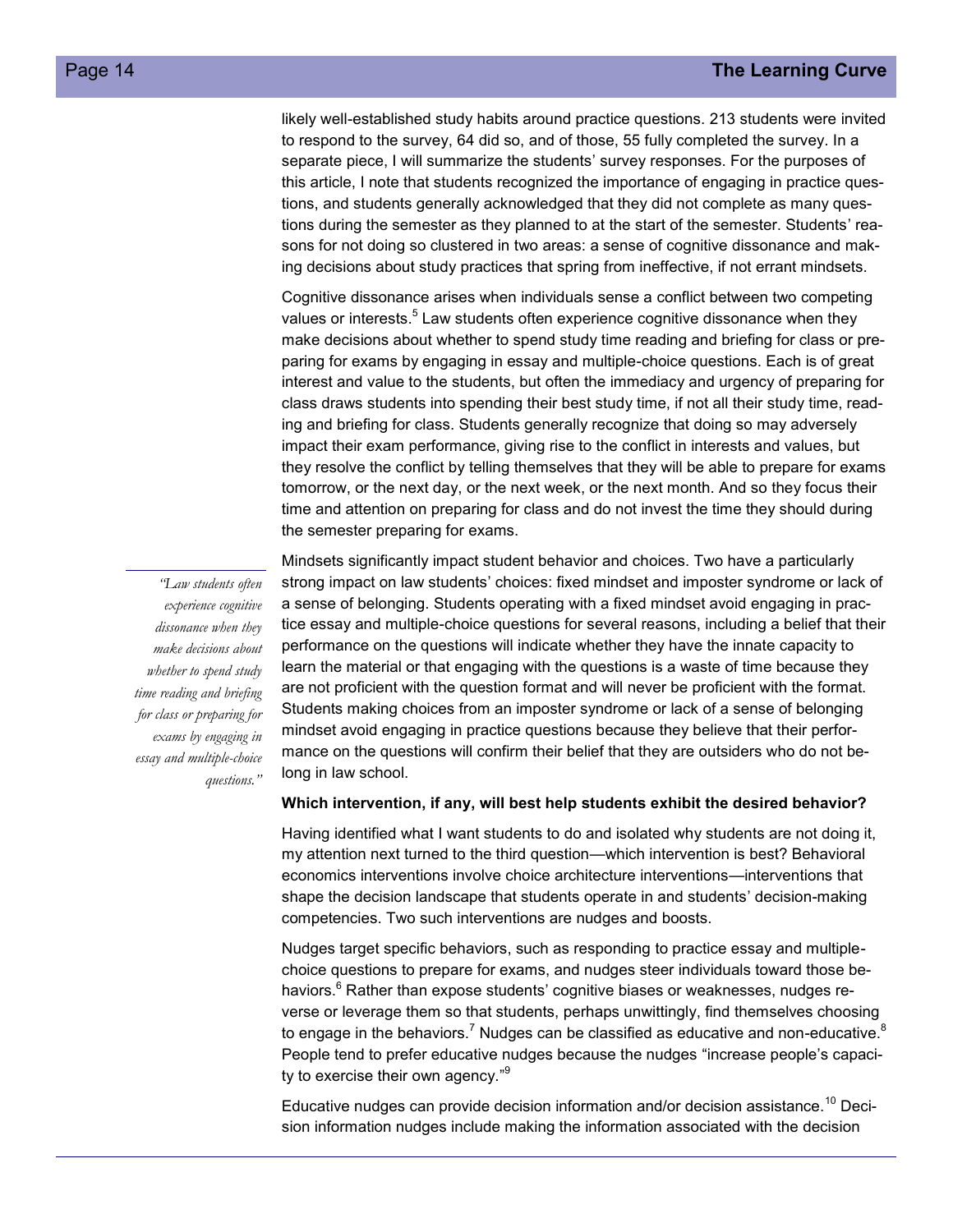## A Publication of the AALS Section on Academic Support **Page 15** Page 15

more accessible or providing social reference points for the decision.<sup>11</sup> Examples include labels, warnings, and testimonials. In the context of practice question engagement, such nudges include (1) providing clarity on the kinds of questions that will appear on graded assessments and linking the graded questions to sources of practice questions or (2) sharing sample study calendars that reflect time spent reading and briefing for class and time spent engaging in practice questions. Decision assistance focuses on students' self-regulation failures and includes reminders, commitment support, goal-setting, and accountability.<sup>12</sup> In the context of practice question engagement, such assistance could come in the form of reminders from professors about the importance of engaging in practice questions, asking students to set particular goals for the completion of practice questions, holding students accountable for their goals through behavioral contracts, and seeking class-wide commitment to regularly engage in the questions.

Non-educative nudges impact the structure of decisions by adjusting the options available to students and/or the range or composition of the options.<sup>13</sup> The clearest example of such nudges is a default-based choice architecture.<sup>14</sup> In such a scheme, all students engage in a particular behavior, unless they affirmatively select not to. Defaults leverage the human tendency to prefer the status quo.<sup>15</sup> In the context of practicequestion engagement a default intervention would require students to regularly complete sets of practice questions, unless they prefer to submit their briefs/notes from their class reading prior to class. Non-educative nudges might also limit the options available to students, for example by requiring students to select and respond to a set of practice questions from a list of possible questions.

Nudges have been criticized as "local" and "short-term" fixes to choice architecture.<sup>16</sup> They tend to be local because the interventions have a very close relationship to students' decision landscape. They may be short-termed because once the nudge is removed, students may not continue to exhibit the desired behavior. Other critics note that nudges assume students' decision-making skills are fixed or, at a minimum, too costly to change, and nudges may not allow students to learn from their mistakes.<sup>17</sup> Others are concerned that nudges are rooted in a paternalistic assumption that the educators know best what students need to do to experience academic success.

Nudges have been used and studied at all levels, with most empirical work happening at the undergraduate level. Results have been mixed. The most effective nudges are those that impact yes/no single point in time decisions, such as whether to complete a FAFSA form, seek financial aid, or apply to a particular type of school.<sup>18</sup> In the context of academic support interventions, nudges, including reminders, online academic coaching, online coaching with intensive follow-up communications via text, and inperson regular meetings with coaches, have not significantly impacted students' academic performance, though they have favorably impacted students' sense of subjective well-being and the extent to which students believe the university cares for the student.<sup>19</sup>

In response to the critique of nudges, some scholars argue that boosts may be a more effective intervention.<sup>20</sup> Boosts target students' decision-making competencies and empower students by equipping them with the knowledge and skills they need to make more desirable decisions. Nudges, in contrast, steer students toward desired behav $i$ ors. $^{21}$ 

*"Boosts target students' decision-making competencies and empower students by equipping them with the knowledge and skills they need to make more desirable decisions."*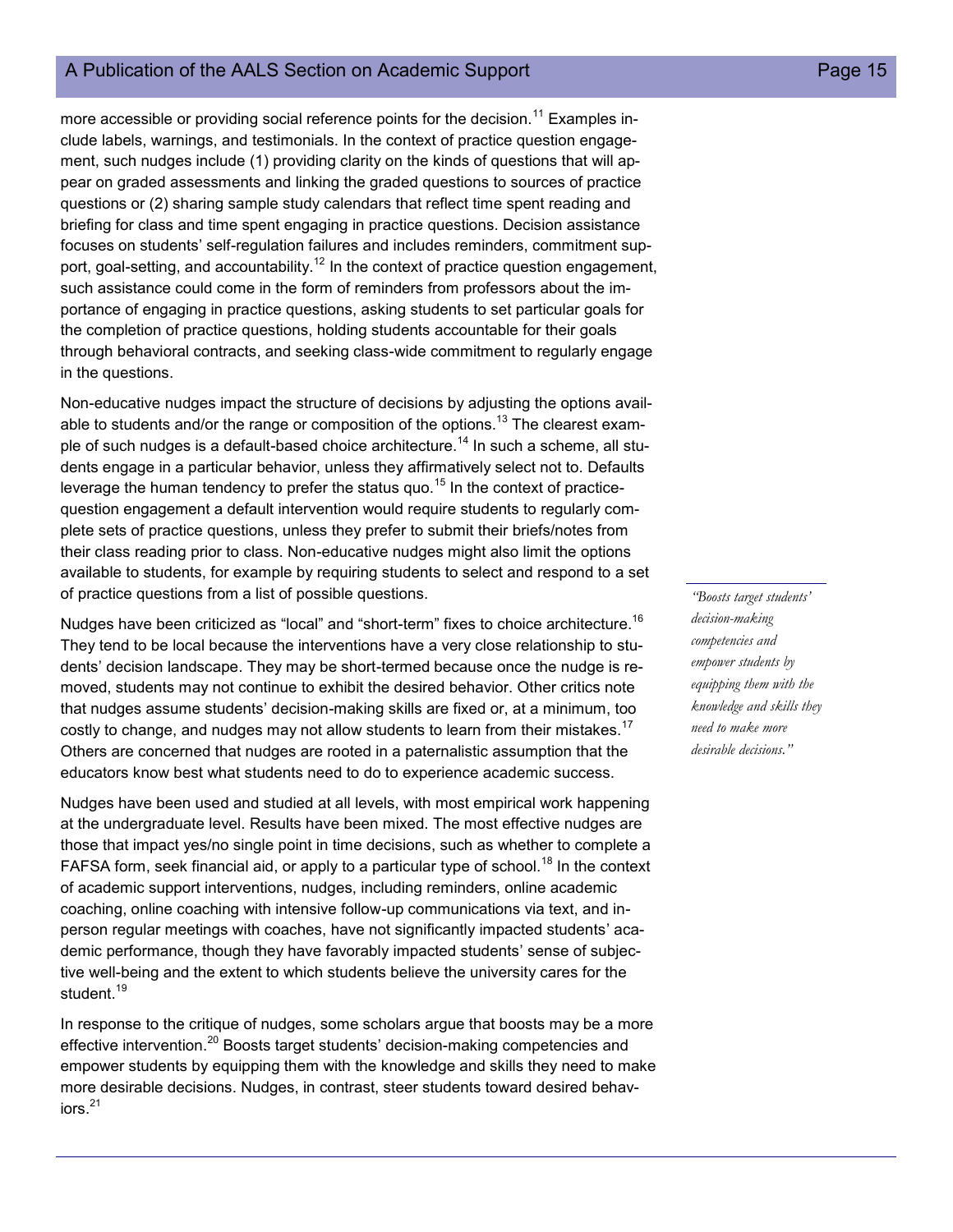Boosts are classified as short-term or long-term.<sup>22</sup> Short-term boosts develop competencies that are limited to a particular context. $^{23}$  For example, a professor might offer students insight into best practices for learning a particular topic and why those practices are important. Short-term boosts overlap with educative nudges because both provide information designed to impact choice. Long-term boosts, theoretically, permanently change students' decision-making because they add a new decision-making competence or enhance an existing one.<sup>24</sup> Long-term boost examples include (1) teaching students about the science of brain health and the importance of taking "brain breaks" while studying and (2) the importance of engaging in mindfulness practices, especially as high-stakes exams approach. Boosts are a relatively new choice architecture tool. They have not been well-studied in education.

#### **Who will be the source of the intervention?**

For this phase of the project, I am working with two 1L property professors. Several weeks ago, I administered a survey designed to capture a baseline level of practice question engagement in both property sections. In consultation with the faculty, we have identified 2 nudges and 2 boosts that we plan to use in one of the professor's classes. At the end of the semester, I will administer the survey again, and perhaps find that the students in the section where the interventions occurred engaged in as many (or more) practice questions as they'd planned to at the start of the semester. The nudges include: (1) the professor will eliminate reading pages/topic coverage from the syllabus and instead require students to spend the time they would have spent reading for class engaging with practice questions, telling the students that he has done so because he believes that the students should prioritize practice question engagement; and (2) as the practice question assignments draw near, the professor will remind students to complete the questions and emphasize their importance to the students' learning. The boosts will be two brief video presentations. One video will explain the impact of a growth mindset on studying and the importance of cultivating and maintaining a sense of belonging. The other will include testimonials of upper-level students explaining, from a growth-mindset perspective, why they engaged in practice questions, how they modified their study practices to regularly include practice questions, and how doing so (regardless of how they performed on the questions) helped them feel less like imposters and more like they belonged in the law school classroom.

Stay tuned for the results of my project. In the meantime, consider drawing up a choice architecture project of your own and share it with me; I'd love to hear about it.

\_\_\_\_\_\_\_\_\_\_\_\_\_\_\_\_\_\_\_\_\_\_\_\_\_\_\_\_\_\_\_\_\_\_\_\_\_\_\_\_\_\_\_\_\_\_\_\_

<sup>2</sup>*See, e.g*., Philip Oreopoulos, *Promises and Limitations of Nudging in Education*, IZA Inst. of Lab. Econ. Discussion Paper Series Number 13718 (Sep. 2020) (curating and summarizing recent studies).

<sup>3</sup>Saugato Datta & Sendhil Mullainathan, Behavioral *Design: A New Approach to Development Policy*, CGD Pol'y Paper 016, Washington D.C. Ctr. for Global Dev. (2012); Robert Muncher, Max Vetter, & Thomas Scheuerle, *A Review and Taxonomy of Choice* 

<sup>1</sup>Jennifer M. Cooper & Regan A.R. Gurung, *Smarter Law Study Habits: An Empirical Analysis of Law Learning Strategies and Relationship with Law GPA*, 62 St. Louis U. L. J. 361, 388 (2018); Louis N. Schulze, Jr., *Using Science to Build Better Learners: One School's Successful Efforts to Raise its Bar Passage Rates in an Era of Decline*, 68 J. Legal Educ. 230, 232-33 (2019).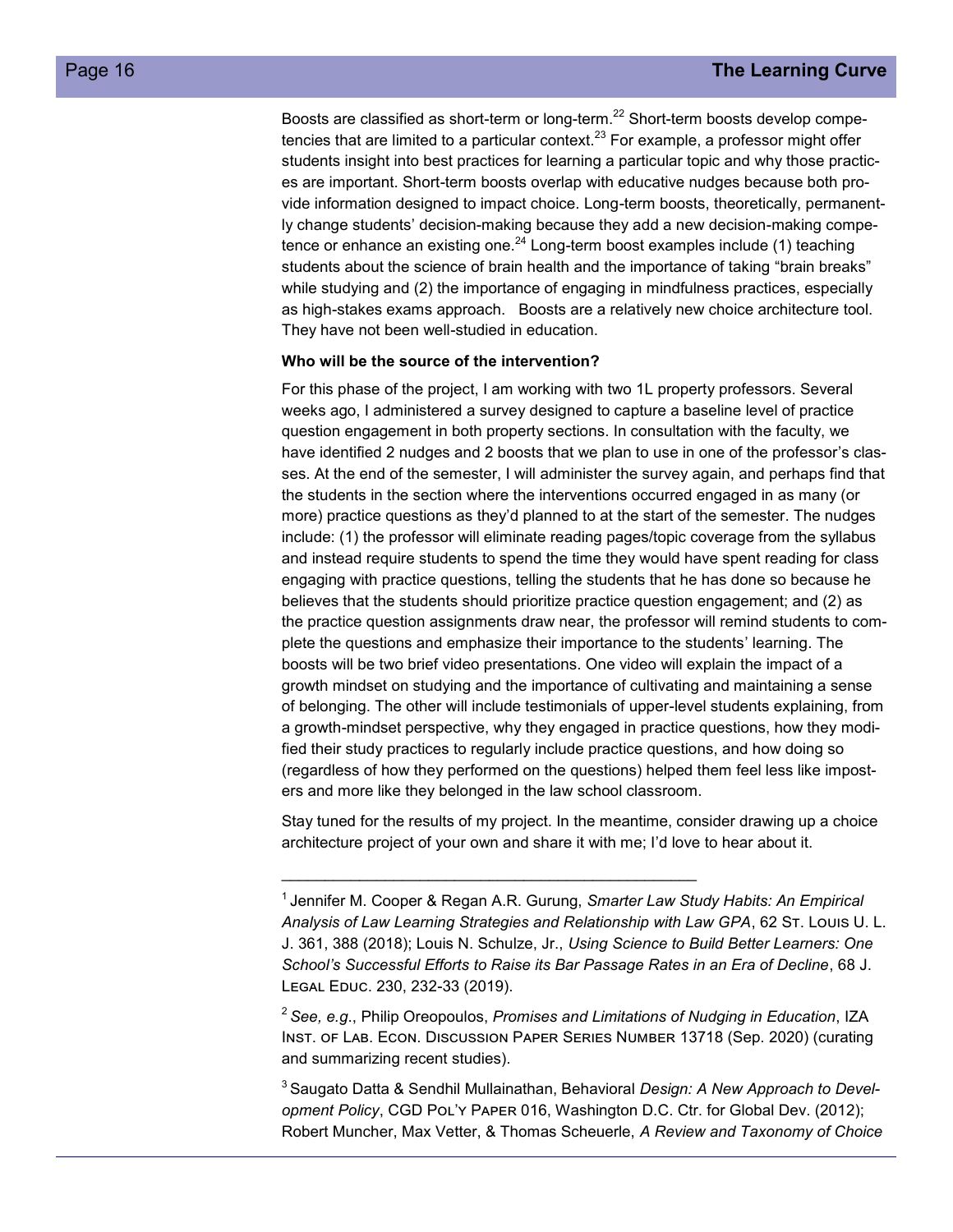## A Publication of the AALS Section on Academic Support **Page 17** Page 17

*Architecture Techniques*, 29 J. Behav. Dec. Making, 511, 512-13 (2016).

 $4$  Survey on file with the author. Feel free to request a copy, if you wish.

<sup>5</sup> Pauline H. Tesler, Goodbye Homo Economicus: Cognitive Dissonance, Brain Sci*ence, and Highly Effective Practice*, 38 Hofstra L. Rev. 635, 639 (2009).

<sup>6</sup> Ralph Hertwig & Till Grune-Yanoff, Nudging and Boosting: Steering or Empowering *Good Decisions*, 12(6) Persp. on Psychol. Sci. 973, 973 (2017).

<sup>7</sup>*Id*. at 977.

<sup>8</sup>*Id*. at 976.

<sup>9</sup>Cass R. Sunstein, *People Prefer System 2 Nudges (Kind of)*, 66 Duke L. J. 121, 129 (2016) (defining educative nudges and linking them to system 2 thinking).

<sup>10</sup> Hertwig & Grune-Yanoff, *supra* note 7, at 977; Muncher, Vetter, & Scheuerle, *supra* n. 4, at 514-15.

<sup>11</sup>Muncher, Vetter, & Scheuerle, *supra* note 4, at 514-15.

<sup>12</sup>Hertwig & Grune-Yanoff, *supra* note 7, at 977; Muncher, Vetter, & Scheuerle, *supra* note 4, at 519.

<sup>13</sup> Hertwig & Grune-Yanoff, *supra* note 7, at 977.

<sup>14</sup>*Id*.; Muncher, Vetter, & Scheuerle, *supra* note 4, at 516.

<sup>15</sup>Muncher, Vetter, & Scheuerle, *supra* note 4, at 516.

<sup>16</sup> Peter H. Huang, *Boost: Improving Mindfulness, Thinking, and Diversity*, 10 Wm. & Mary Bus. L. Rev. 139, 150-51 (2018).

<sup>17</sup>*Id*. at 155-56.

<sup>18</sup> Oreopoulos, supra note 3, at 3-4.

<sup>19</sup> Philip Oreopoulos & Uros Petronijevic, The Remarkable Unresponsiveness of Col*lege Students to Nudging and What we Can Learn From It*, Nat'l Bureau of Econ. Res. Working Paper 26059 at 5-6 (2019).

<sup>20</sup> Huang, *supra* note 17, at 143; Hertwig & Grune-Yanoff, *supra* note 7, at 974.

<sup>21</sup> Huang, *supra* note 17, at 164.

<sup>22</sup> Hertwig & Grune-Yanoff, *supra* note 7, at 977.

<sup>23</sup>*Id*.

 $^{24}$ *Id*.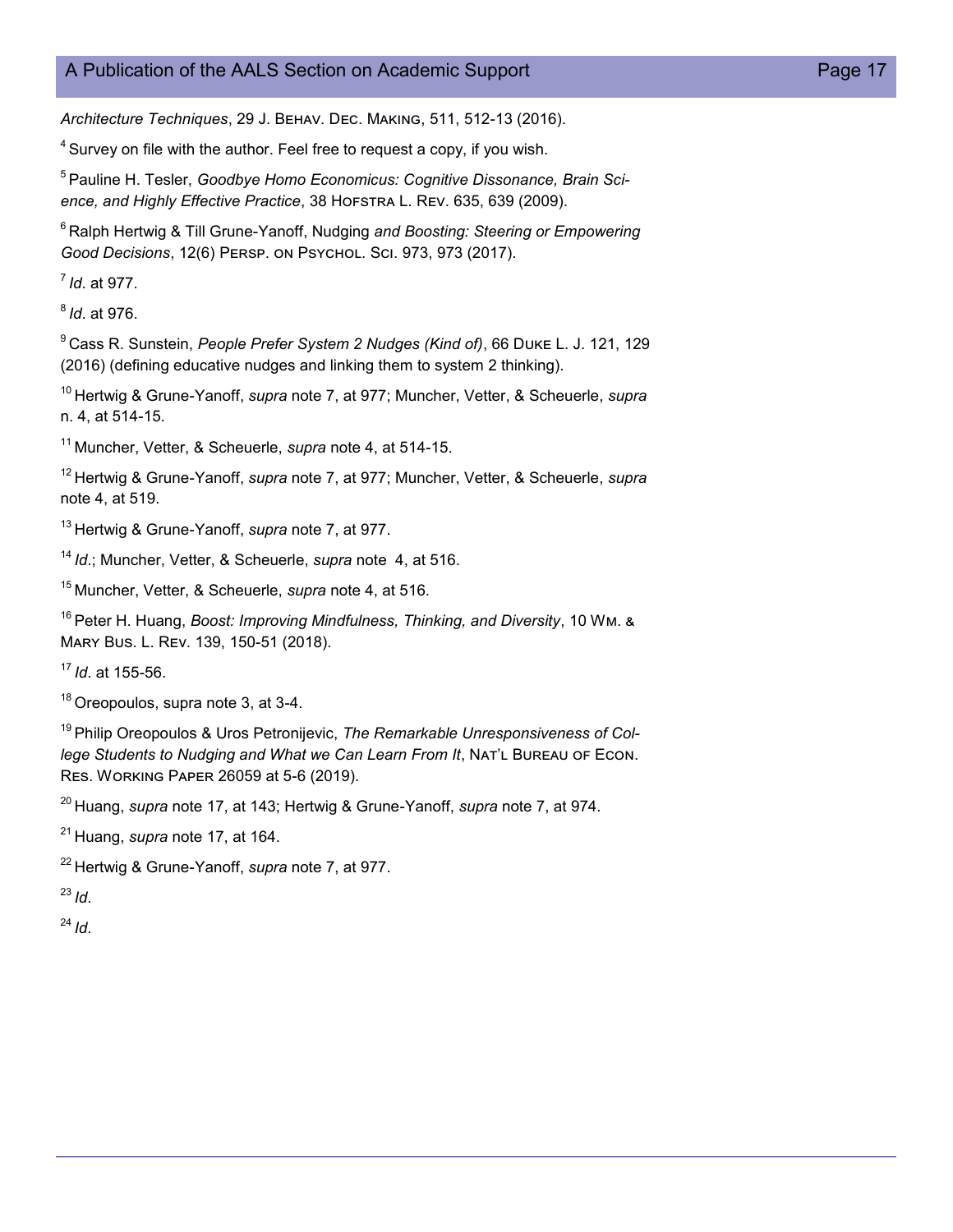## **More Than Belonging: Tying Diverse Identities to Law School Success**

#### **Laura Riley**

Associate Professor of Lawyering Skills *University of Southern California Gould School of Law*

#### **Nickey Woods**

Assistant Dean Diversity, Equity and Inclusion

*University of Southern California Gould School of Law*

It is no secret that certain racial, socioeconomic, and other groups were historically excluded from elite spaces, including law schools, and still continue to be underrepresented in them. Now that law schools are trying to change the makeup of their student populations, it is important to not just take steps to include students of color, those with disabilities, and others, but also to ensure that diversity of experiences and identities are not just "differences" even if they're celebrated. One way to accomplish this is by creating new ways to acknowledge success in law school. Doing this completely would entail radical shifts to the law school curriculum, grading structure, and hiring processes, subjects that some academic success and diversity, equity, and inclusion (DEI) scholars write more extensively about. In this article, we propose what could be an initial step in re-envisioning the law school experience that would benefit students as they enter law school—tying diverse identities to law school success via collaborative ASP and DEI programming.

#### **ASP and DEI Partnership**

In the Summer/Fall 2021 Edition of *The Learning Curve*, Belinda Dantley and Petina Benigno shared the history of academic support programs in law schools and encouraged a return to focusing on the needs of students the programs were initially created to assist.<sup>1</sup> We agree with this argument and suggest that ASP do so in a holistic way by partnering with DEI offices and utilizing research-based educational approaches. This article's learning objectives are to demonstrate how to: (1) apply ASP and DEI teaching strategies to increase law students' sense of belonging; and (2) construct spaces and engagement opportunities for students to tie their diverse identities to law school success. The goals behind these objectives are centered on student outcomes, specifically to: (1) increase students' sense of belonging and psychological safety in law school; and (2) have them connect their backgrounds and experiences with characteristics of law school success.

#### **The Reality of the Law School Experience for Marginalized Students**

Law students begin law school with high life satisfaction and strong mental health measures, but within the first year of law school, they experience a significant increase in anxiety and depression.<sup>2</sup> Research suggests that law students are among the most dissatisfied, demoralized, and depressed of any graduate student population.

*"Law students begin law school with high life satisfaction and strong mental health measures, but within the first year of law school, they experience a significant increase in anxiety and depression."*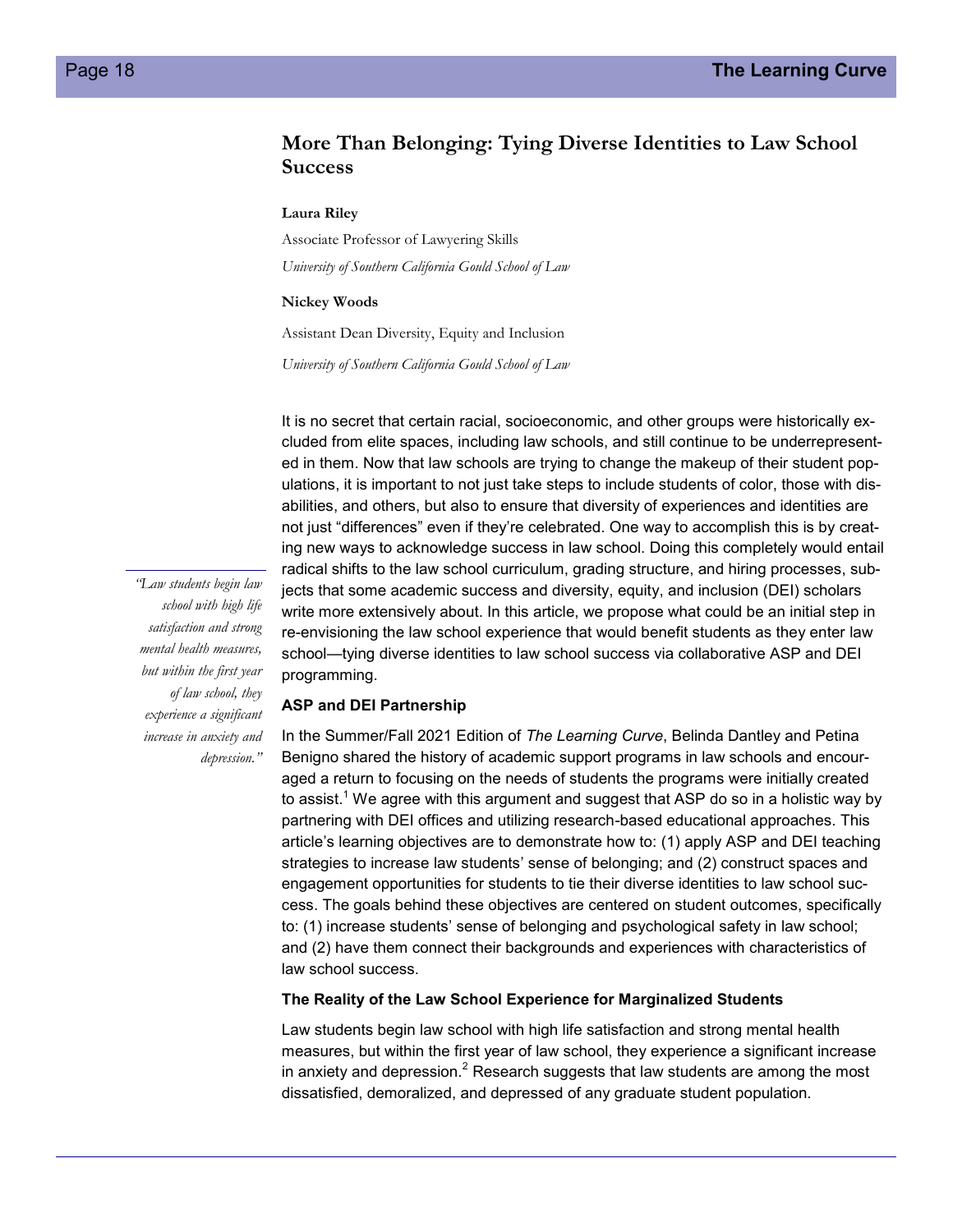## A Publication of the AALS Section on Academic Support **Page 19** Page 19

For marginalized students, stress related to the rigors of law school is exacerbated by negative perceptions related to their intellectual capabilities and ability to succeed in law school. Contending with the notion that marginalized students' presence in law school is the result of their race rather than academic merit, scholars have long described the law school classroom as a "hostile education environment" for marginalized students.<sup>3</sup> Underrepresented students are also less likely to participate in class and must contend with cultural stereotypes that influence both student and instructor perceptions.

#### **Student Belonging and Psychological Safety in Law School**

To foster a student's sense of self-efficacy and academic engagement, educational environments should promote two things: (1) a sense of belonging, and (2) psychological safety.<sup>4</sup> Rooted in Maslow's hierarchy of needs, a sense of belonging supports feelings of security, identity, and community. Psychological safety encourages students to take risks in the classroom and reaffirms the idea that their identity, perspectives, and contributions to classroom discussions are valuable.

Both a sense of belonging and psychological safety are elusive when marginalized students must navigate racial bias, stereotype threat, and imposter syndrome. When a sense of belonging and psychological safety are absent from the educational experience, students invoke defense mechanisms that monopolize their cognitive energy. This results in diminished academic performance, leading to withdrawal or dismissal from law school. This only serves to perpetuate systemic issues of inequity and a racial imbalance in the legal profession. Thus, for marginalized students, tending to issues of belonging and safety are critical to their academic success and persistence in law school.

#### **The Importance of Creating Spaces for Students to Explore Their Identities**

Embarking on a rigorous academic journey in an educational environment that can exacerbate stress for marginalized students requires counterbalancing ideas, messaging, and of course, realities. First, there must an authentic communication of what characteristics help students perform well academically in law school. Second, there must be a space where faculty and administrators help students interpret how the characteristics they already possess are precisely those that will help them academically in law school and beyond as they enter into practice.

#### **How to Create Safe Spaces**

Because law school students are perceived to be high achievers, driven, and competitive, there is typically not much thought given to creating safe spaces for them – spaces where belonging and safety are prioritized. Spaces are safe when they prioritize belonging, respect, growing self-esteem, establish a sense of connection, and promote self-actualization. Because all of these pursuits, particularly self-actualization, are active ones, they are not always comfortable—but the spaces that facilitate this growth should be safe.

Safe spaces could be informal or organized by various groups outside of ASP or DEI offices in law schools (possibly starting with admissions, career services, social events in partnership with student groups). Here we discuss some more formalized workshop structures that ASP and DEI professionals can partner together on, or academic support faculty can facilitate using their own expertise with input from literature that links

*"Both a sense of belonging and psychological safety are elusive when marginalized students must navigate racial bias, stereotype threat, and imposter syndrome."*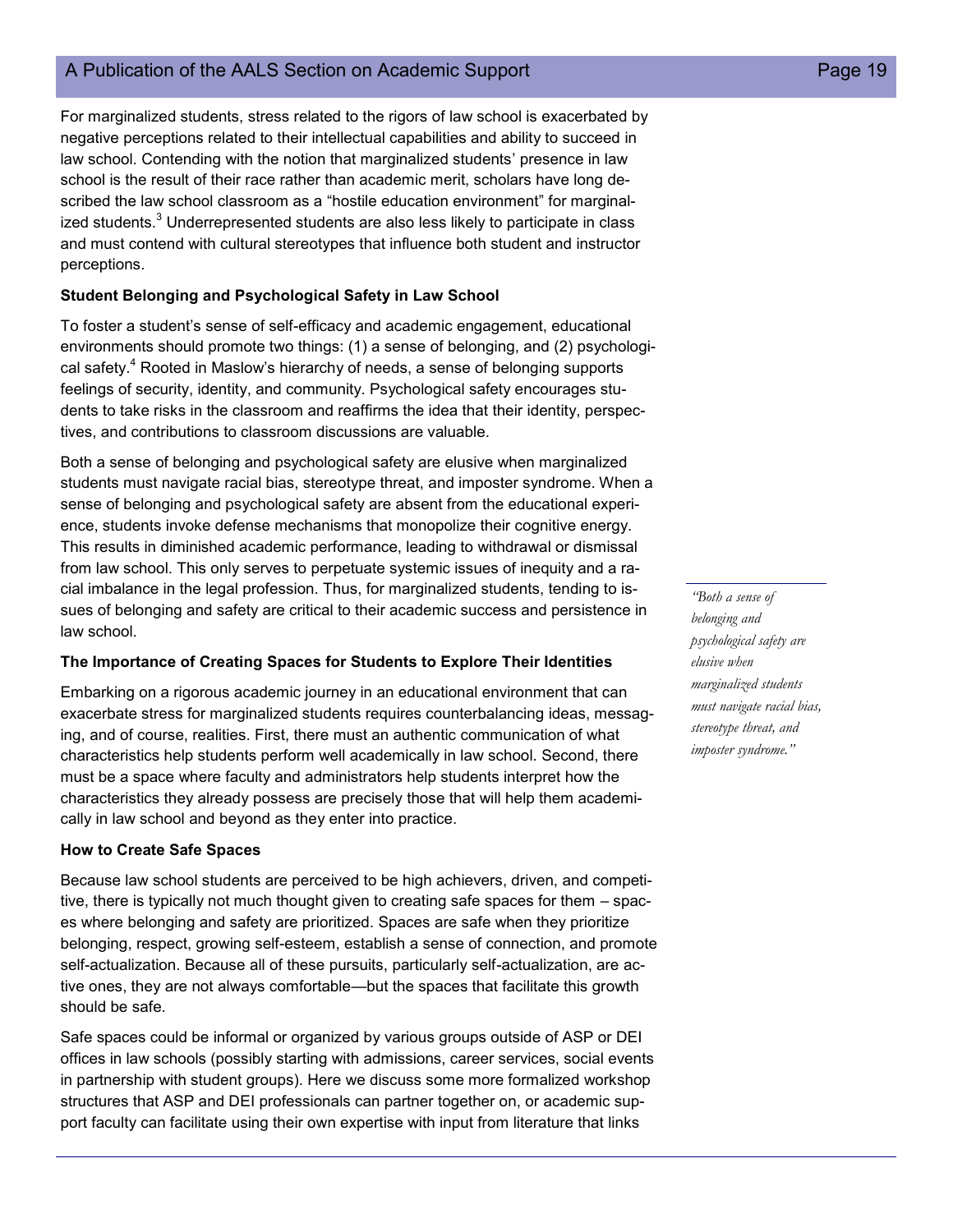academic support and DEI.<sup>5</sup>

In the past, at the University of Southern California Gould School of Law, we held two separate sessions on Community Building (Nickey Woods) and Reflections (Laura Riley) as part of a pre-orientation program geared towards students who identified as needing transitional support into law school, many of whom were first generation law students. After this experience, we created an additional workshop that we plan to implement in Fall 2022. The workshop will follow a safe space format that combines individual writing, pair sharing, mapping and facilitated reflection, and group dialogue, as explored below.

#### **Tying Identities to Law School Success Workshop: 3 Activities**<sup>6</sup>

#### Activity 1: Focus on Growth Mindset

i. Quick Write: Provide students with the following prompt and give them 3-5 minutes to reflect and write.

Visualize yourself in an undergraduate class or past work position. Bring to mind one project that you did really well or an initiative you spearheaded or participated in that made you proud. Write down three personal characteristics that helped you perform well.

- ii. Pair/Share: Put students in groups of two (no more, to ensure each person shares) and ask them to share their successes and characteristics behind them.
- iii. Moderated Group Dialogue: In advance, prepare a list of characteristics that you believe are vital for law school success. Then, ask groups to share either their or their partner's characteristics. Write those on the board. Map the prepared list to the ones the students share, while reinforcing that their current strengths match the ones necessary for success in law school—you'll see, they do!

#### Activity 2: Focus on Resilience

i. Quick Write: Provide students with the following prompt and give them 3-5 minutes to reflect and write.

What words or phrases express your thoughts and feelings about starting law school? This could be modified to feelings about their performance in the first semester or year of law school depending on when the workshop is being held.

- ii. Pair/Share.
- iii. Moderated Group Dialogue: Emphasize the importance of dedicating time to personal and professional reflection during law school. Teach students that reflection<sup>'</sup>—thinking critically about why we are doing something and the way in which we are doing it—is key to the legal practice and suggest that this is important in both our legal assignments and our personal approaches to law school. Suggest a few forms of reflection, whether it is once a week to check in via journaling for 10 minutes, going for a walk, checking in with a study partner on how life is going outside law school, or any other forms your students find helpful. You can also emphasize resilience and how key it is to restarting mentally when facing the challenges of law school.

#### **Activity 3: Focus on Belonging and Community**

i. Quick Write: Provide students with the following prompt and give them 3-5 minutes to reflect and write.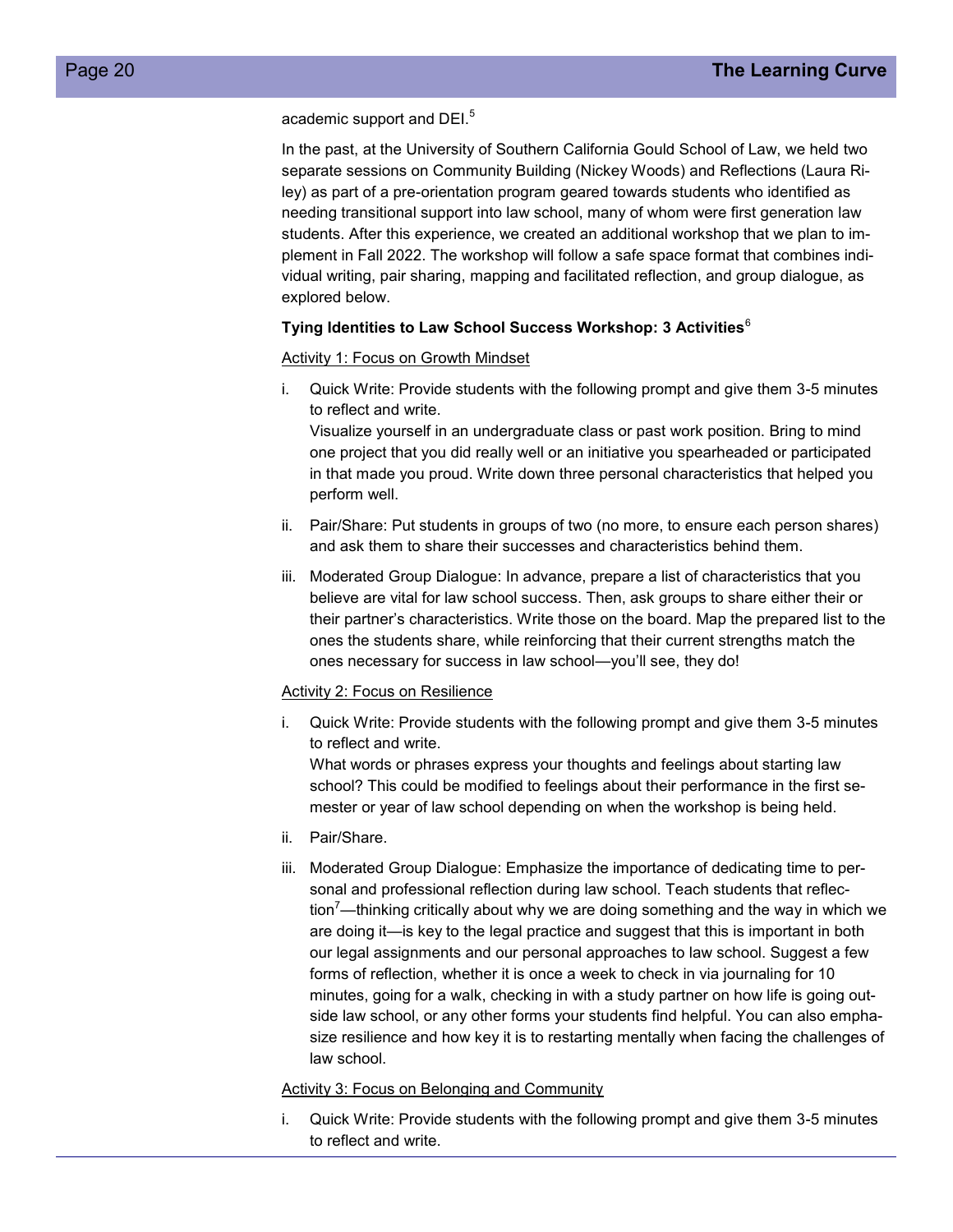What steps could you take during the first month of the semester to increase your sense of belonging in the law school community? How might you help others feel more connected to the law school community?

- ii. Pair/Share.
- iii. Moderated Group Dialogue: Bring out the themes of individual belonging and the role each person has in the "4 C's": care, concern, and connection in community.

This pre-orientation workshop structure is certainly not the only way to help demonstrate (and help students discover for themselves) how aspects of identities relate and tie to characteristics necessary for success in law school. You could center an entire workshop around one of these activities, add one to an existing workshop, or spread them throughout a semester. $8$ 

#### **Permission to Experiment/Conclusion**

As instructors and shapers of the law school experience give students permission and tools (growth mindset, reflection, ways to connect with community) to do the same, they help shape students' law school experiences by encouraging them to utilize those abilities and tools to navigate issues they may encounter—particularly in the first year. Utilizing ASP and DEI strategies to increase law students' sense of belonging and psychological safety and constructing spaces that foster engagement opportunities ensures that we are maximizing students' sense of belonging and psychological safety in law school, thereby ensuring that students can connect their diverse backgrounds and experiences with characteristics of law school success.

 $\mathcal{L}_\text{max}$  and  $\mathcal{L}_\text{max}$  and  $\mathcal{L}_\text{max}$  and  $\mathcal{L}_\text{max}$  and  $\mathcal{L}_\text{max}$ 

<sup>2</sup>*See* Bree Buchanan & James C. Coyle, National Task Force on Lawyer Wellbeing: Creating a Movement to Improve Well-being in the Legal Profession (2017), available at

https://www.americanbar.org/content/dam/aba/images/abanews/ThePathToLawyerWel lBeingReportRevFINAL.pdf.

<sup>3</sup>*See* Leslie P. Culver, *White Doors, Black Footsteps: Leveraging White Privilege to Benefit Law Students of Color*, 21 J. Gender Race & Just. 37 (2017).

<sup>4</sup>Erin Cristina Dallinger-Lain, *Racialized Interactions in the Law School Classroom: Pedagogical Approaches to Creating a Safe Learning Environment*, 67 J. of Legal Educ. 780 (2017).

<sup>1</sup>*See* Belinda Dantley & Petina Benigno, *Expansion and Collaboration: A Multi-Office Approach to Supporting First Generation Law Students*, The Learning Curve 21 (Summer/Fall 2021).

<sup>5</sup>Moin Syed, Margarita Azmitia, & Catherine R. Cooper, *Identity and Academic Success Among Underrepresented Ethnic Minorities: An Interdisciplinary Review and Integration*, 6 (3) J. of Soc. Issues 442-68 (2011) available at https://bridgingworlds.ucsc.edu/docspdfs/Syed,%20Azmitia,%20and%20Cooper%202011.pdf.

 $6$ Professor Russell McClain's The Guide to Belonging in Law School is a helpful reference for themes on all three of these activities. *See* Russell A. McClain, The Guide to Belonging in Law School (2020).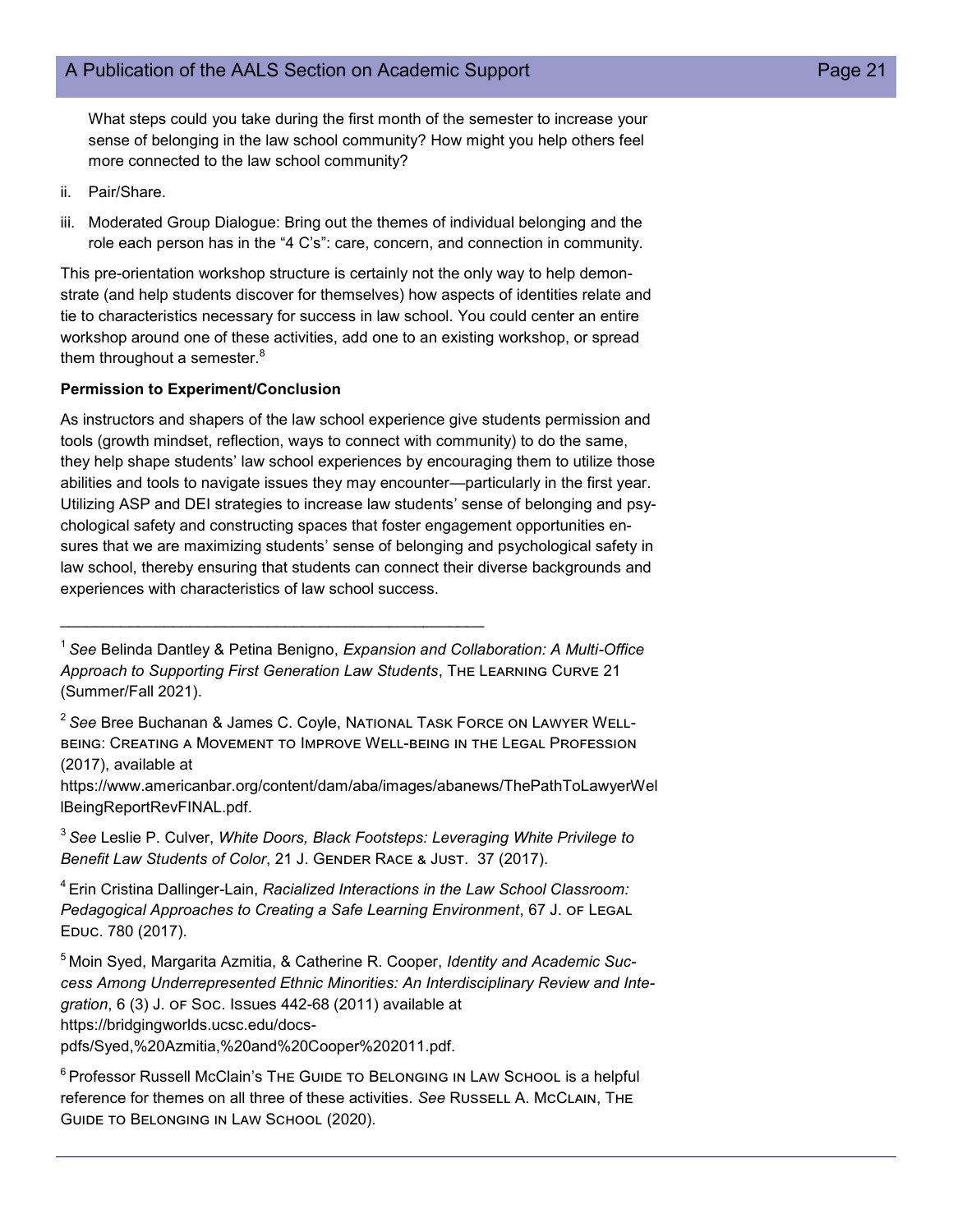<sup>7</sup>Articles on teaching and assessing reflection include Timothy Casey, *Reflective Practice in Legal Education: The Stages of Reflection*, 20 Clinical L. Rev. 317 (2014); Jodi S. Balsam, Susan L. Brooks, & Margaret Reuter, *Assessing Law Students as Reflective Practitioners*, 62 N.Y.L. Sch. L. Rev. 49 (2017-2018).

 $8$  If you experiment with other models or timing we would love to hear about them and can pass along to others who contact us, if you give permission (lriley@law.usc.edu; nwoods@law.usc.edu).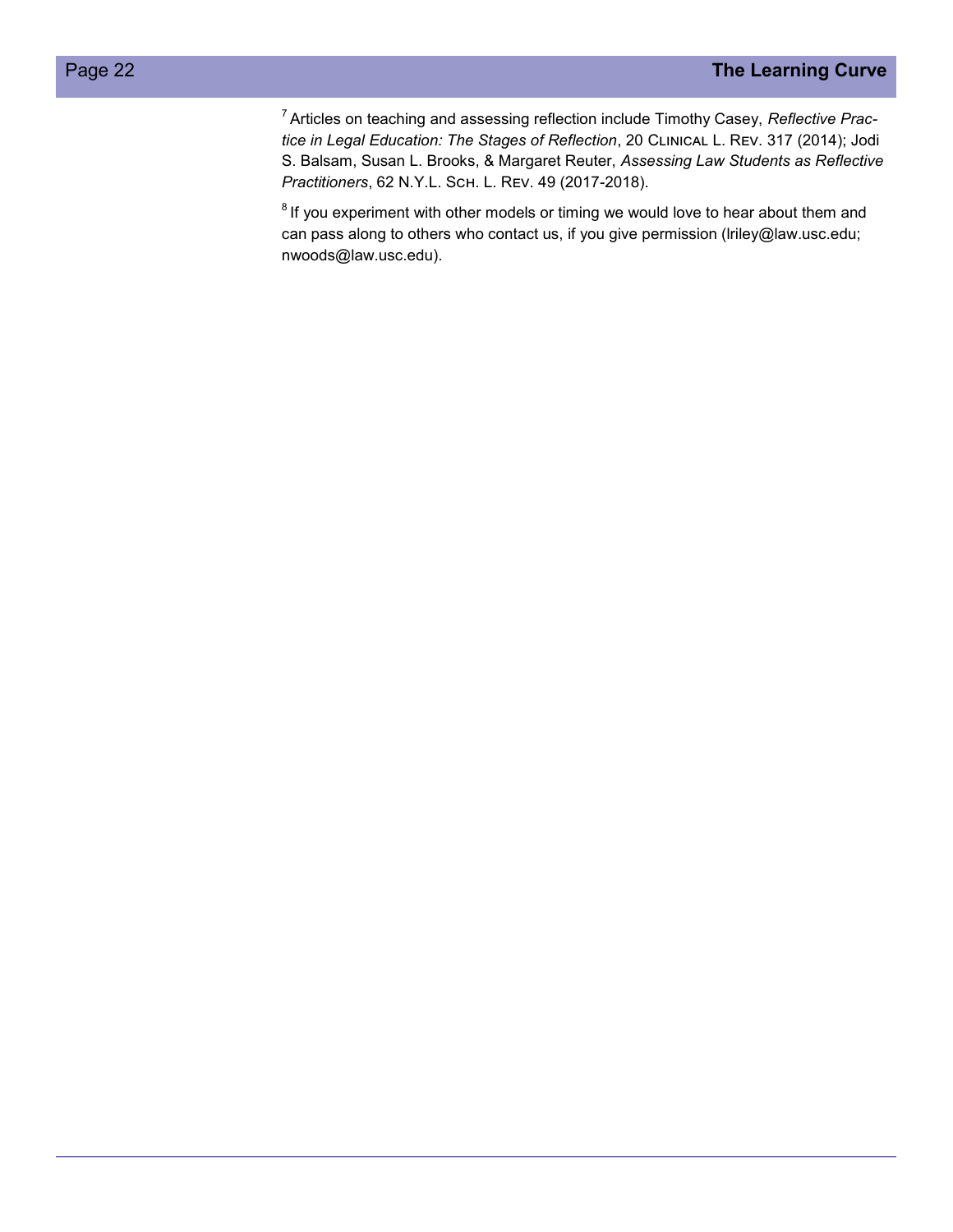## **Crisis Inspires Innovation**

#### **Haley A. Meade**

Interim Senior Director of Academic Skills and Director of the Skills Center *City University of New York School of Law*

#### **Yolonda Sewell**

Interim Executive Director of Bar Support and Licensing Programs

#### *City University of New York School of Law*

Quarantined and thrusted into remote teaching, the pandemic and the nationwide racial unrest spurred an empathy for students' humanity, which propelled law professors to rethink the way they teach. This forced reimagining culminated in ideas and techniques that mostly centered around fostering inclusion and community. But the need for inclusion in law school is not new. Law schools have never been a place known for their inclusivity, $1$  and this is a cause for concern because research shows that a sense of belonging, or lack thereof, impacts academic success and well-being.<sup>2</sup> While it is unfortunate that it took a global health pandemic and a racial revolution to shine a spotlight on the great disparities that exist in our country and our schools, it has also provided us with a tremendous opportunity to make some vital and long overdue changes.

As we prepare to enter a post-COVID world, it might be tempting to get back to "normal," but, before we do, it is imperative that we consider a "new normal" that centers on inclusivity and a sense of belonging in law schools. We implore law schools to employ curb-cut thinking. The curb-cut effect is a concept rooted in years of disability activism. Cuts were initially installed in curbs in an effort to be more inclusive of wheelchair users, but this change benefited society at large -- travelers with wheeled luggage, bike riders, and those learning to walk to name a few. Angela Glover Blackwell explains it this way:

[t]here's an ingrained societal suspicion that intentionally supporting one group hurts another. That equity is a zero sum game. In fact, when the nation targets support where it is needed most—when we create the circumstances that allow those who have been left behind to participate and contribute fully everyone wins. The corollary is also true: When we ignore the challenges faced by the most vulnerable among us, those challenges, magnified many times over, become a drag on economic growth, prosperity, and national wellbeing.<sup>3</sup>

Here are some basic changes to traditional law school teaching that professors (hopefully) made during the pandemic that must be permanently ingrained into our academic culture if we want to continue to promote a more equitable and inclusive law school experience for students.

#### **Build community.**

One of the simplest ways to build community with your students is to open up a little; to humanize yourself. Nowadays, Haley includes a candid picture of her and her family at the Women's March in 2017. Sure, it's a little outdated, but it gives students a window into her life, her family, and what's important to her. Likewise, Yolonda includes a vid-

*"Law schools have never been a place known for their inclusivity, and this is a cause for concern because research shows that a sense of belonging, or lack thereof, impacts academic success and well-being."*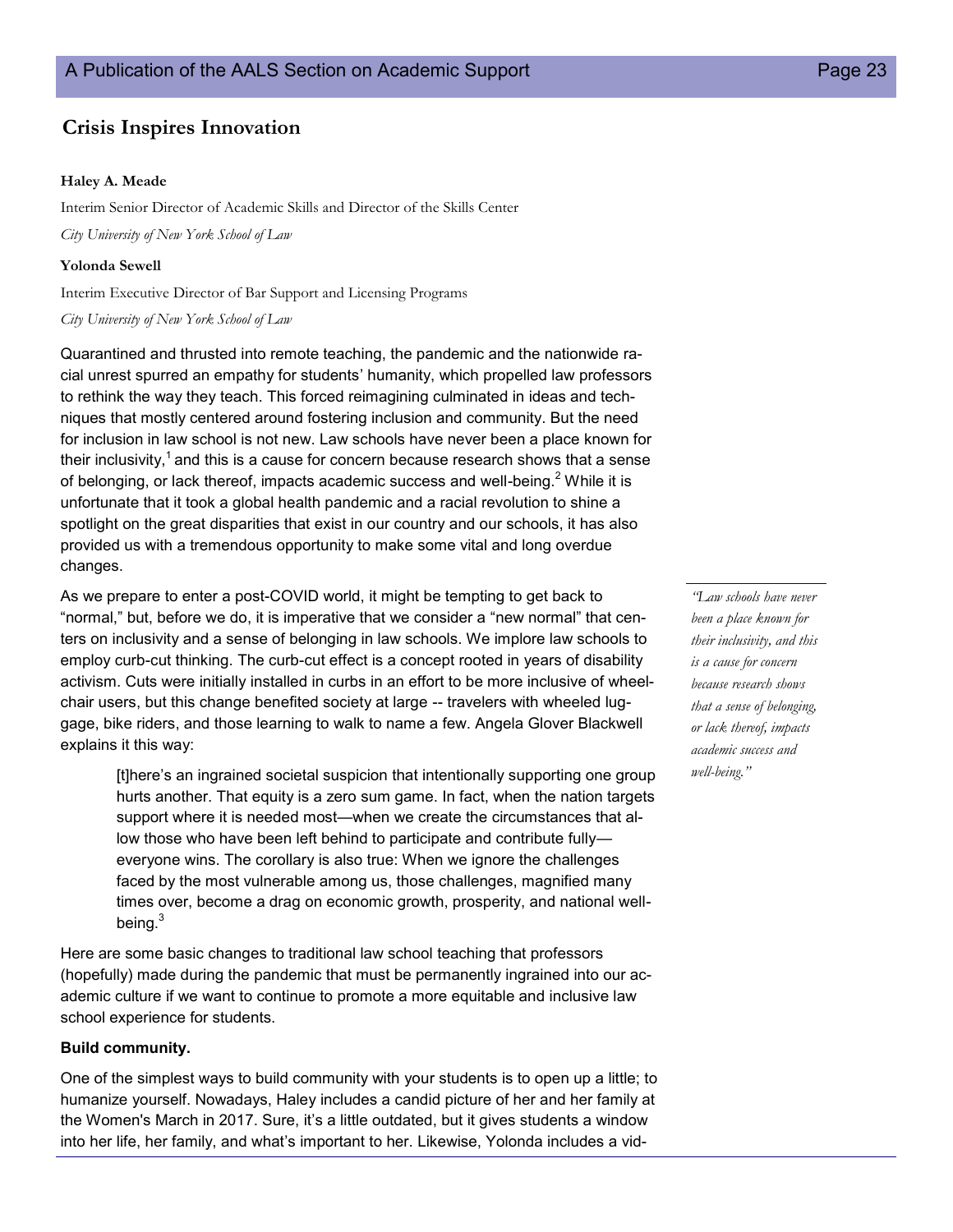eo entitled "Introducing Professor Sewell." The video provides a snippet of who she is: her background, interests, and values. Rather than perpetuating the idiomatic expression "sage on the stage," these images highlight that beyond the tough exterior and underneath the fancy garb is a person -- a human.

It is equally important to learn your students' names and how to pronounce them correctly. It is said that a person's favorite sound is the sound of their own name. $^4$  If you have trouble remembering names, have students use name tents. If you have trouble with pronunciation, ask students to submit an audio clip before the semester begins.<sup>5</sup>

Another way to foster inclusivity is to start strong and maintain course. Start strong with your syllabus. The course syllabus is likely the first interaction you have with your students. Lay a solid foundation by paying particular attention to the language and tone used in your syllabus. Including a statement of diversity, inclusion, and belonging in your syllabus is one the most obvious additions you can make. Consider adding discussion ground rules to democratize the classroom environment. Share your pronouns and ask students to do the same if they are comfortable doing so.

Once the semester is up and running, maintain course by continuing inclusive practices. Though our noble profession demands professionalism, bypass the archaic policy of calling students by their last names to avoid the gender binary prefixes of "missus" and "mister." Instead, try using "counselor." It works to dismantle imposter syndrome and stereotype threat while reinforcing a belief in our students.

*"Adding structure to the learning environment can reduce inequities, create inclusion, and improve student success."*

Last, use an icebreaker to help students get to know one another. Haley's current favorite is the "ricebreaker exercise."<sup>6</sup> You simply put students into small groups and ask, "How does your family/culture cook rice?" The answers often vary greatly because rice is a universal ingredient. This exercise helps to model that students' answers to questions will be different depending on the background they enter law school with, which helps illuminate the notion that background can influence perspectives. It illustrates that the same topic can have different meanings to different people. It can serve as a fairly benign, yet important, reminder that the way we engage with differences matters. Yolonda's favorite is "A Little About Me." Students are instructed to write three things about themselves. Without exposing student identities, commonalities are revealed. Inevitably, in completing the exercise there are expressions of isolation and fear. Being the first or the only is historic and exciting while simultaneously paralytic. This endeavor is uncharted territory. There are no footprints in the sand. It is natural to proceed with some fear or trepidation. But this icebreaker normalizes student feelings by showcasing that everyone is afraid of something. In acknowledging they are *not* alone, the apprehension subsides, and students realize that FEAR is merely false evidence appearing real.

#### **Incorporate structure.**

Adding structure to the learning environment can reduce inequities, create inclusion, and improve student success.<sup>7</sup> Harkening back to curb-cut thinking, these steps are actions from which all students can benefit. Begin by sharpening the structure of your pedagogy, syllabus, assignments, and assessments. Set clear expectations so students know what to do before, during, and after class to be successful. Students need dependability around due dates. Students need to know how to do well in your class, so be transparent about the format of your assessments and how students will be graded. Rubrics and sample answers are a must.<sup>8</sup>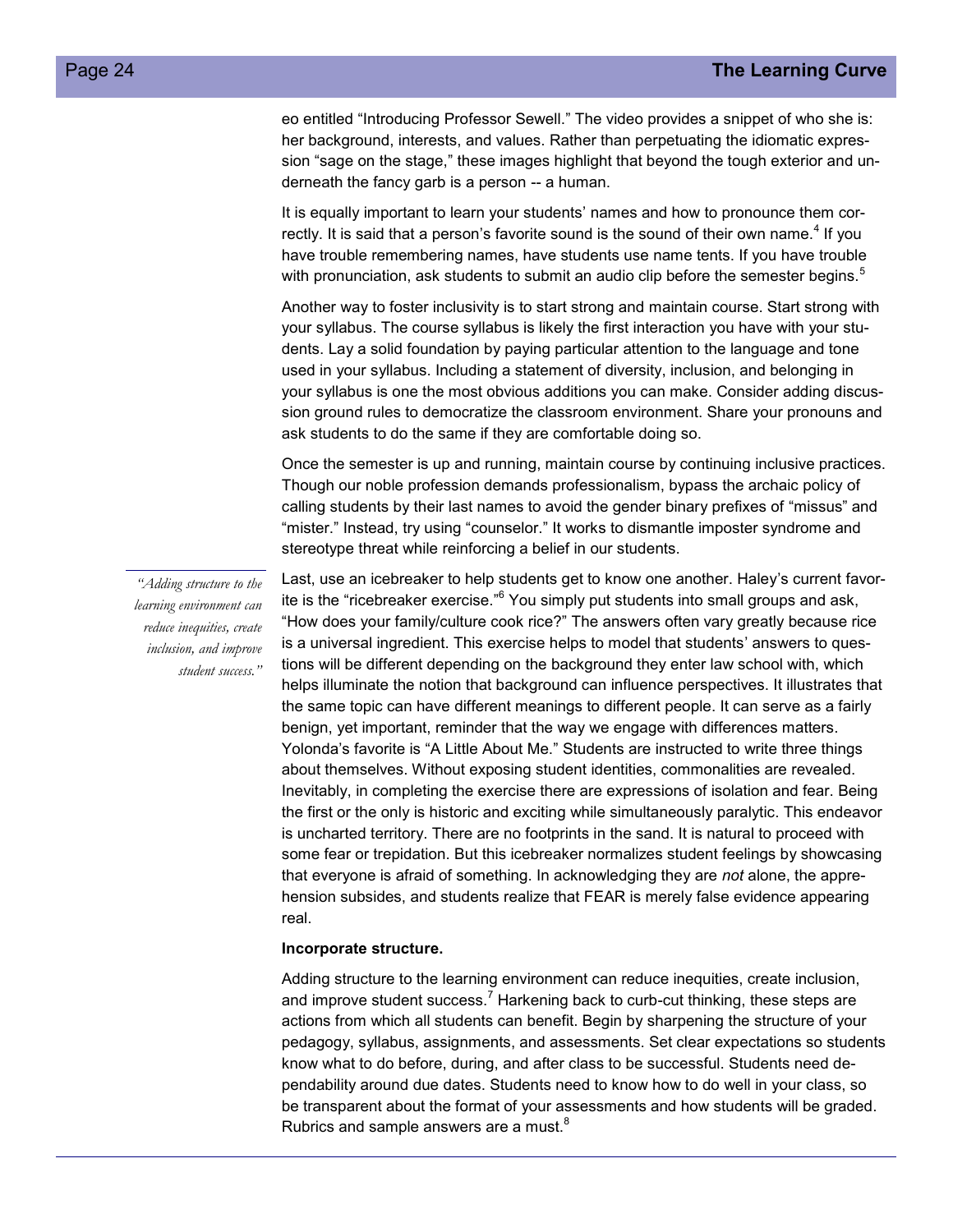One of the most overlooked areas vis-à-vis structure is small-group discussions. In the *Updated Survey on Law Student Well Being*, students indicate a need for less competition and more collaboration. $9$  Small-group discussions are a great way to achieve this end. After all, we are training lawyers who collaborate by partnering or working in law firm sections. Provide added structure and organization to your breakouts rooms to maximize efficiency and effectiveness. Consider giving clear, written instructions that include a time limit and an assignment of roles. You may want to assign a task that makes the small groups accountable for their work, such as submitting a Google form with the names of group members and their answers.

Polls are another great tool for adding structure to the learning environment. Remember the gunner? The slightly less eager extrovert? Polls are multifaceted in encouraging engagement, fostering self-regulated learners, and affording professors the ability to be the guide on the side. This engagement facilitates learning in a low-stakes environment and brings diversity of thought and perspective to the forefront.

#### **Be flexible.**

During the pandemic, law schools and professors showed their ability to be flexible in countless ways—whether it was offering credit/no-credit rather than letter grades, relaxed attendance policies, or open-book exams. Because law schools exhibited the capacity to be flexible during what is being termed "zoom school," students are now expecting the same flexibility as we make our return to pre-COVID policies. Certainly, not all pandemic-inspired policies should continue, but there are some that you may want to incorporate into your repertoire, namely, flexible deadlines and fewer highstakes assessments.

We must change our collective vernacular from law students to lawyers-in-training. As legal educators, we are charged with equipping our scholars with essential skills for the practice of law. Our accrediting body committed to this effort by requiring experiential education for graduation. Could we not do the same by being flexible with our deadlines? It has been a long while for many of us, but in our practitioner era we used Rule 11 agreements to give counsel flexibility with a deadline. Greater still, many of us have sought extensions for syllabus, exam, or grade submissions. Could we not extend the same grace to our lawyers-in-training? Perhaps, we could institute a "due week" where assignments are due during a specified week rather than a particular day. In anticipation of the collective law professor gasp, breathe. Such policies exist across the educational spectrum and, contrary to our anecdotal thinking, most students do not wait until the last minute.<sup>10</sup> By incorporating flexible deadlines, we leverage the power of flexibility on fostering an inclusive environment as well as achieve the added benefit of reducing stress and increasing productivity.<sup>11</sup> Our lawyers-in-training would benefit and be appreciative.<sup>12</sup>

Like flexible deadlines, low-stakes assessments are essential. The ABA issued guidance on the need for formative assessment. These assessments more accurately reflect the learning cycle and permit lawyers-in-training an opportunity to identify their strengths and evaluate areas that require additional growth before the conclusion of a semester. This is especially true when courses are progressive. The paramount concern with more low-stakes assessments is time, time to administer as well as time to grade and provide quality individualized feedback. Polls are one excellent way to alleviate the concern and achieve the goal. Much of the rigidity in legal education is born out of ritualistic hazing behavior. The pandemic has caused an extreme overhaul, and

*"We must change our collective vernacular from law students to lawyersin-training."*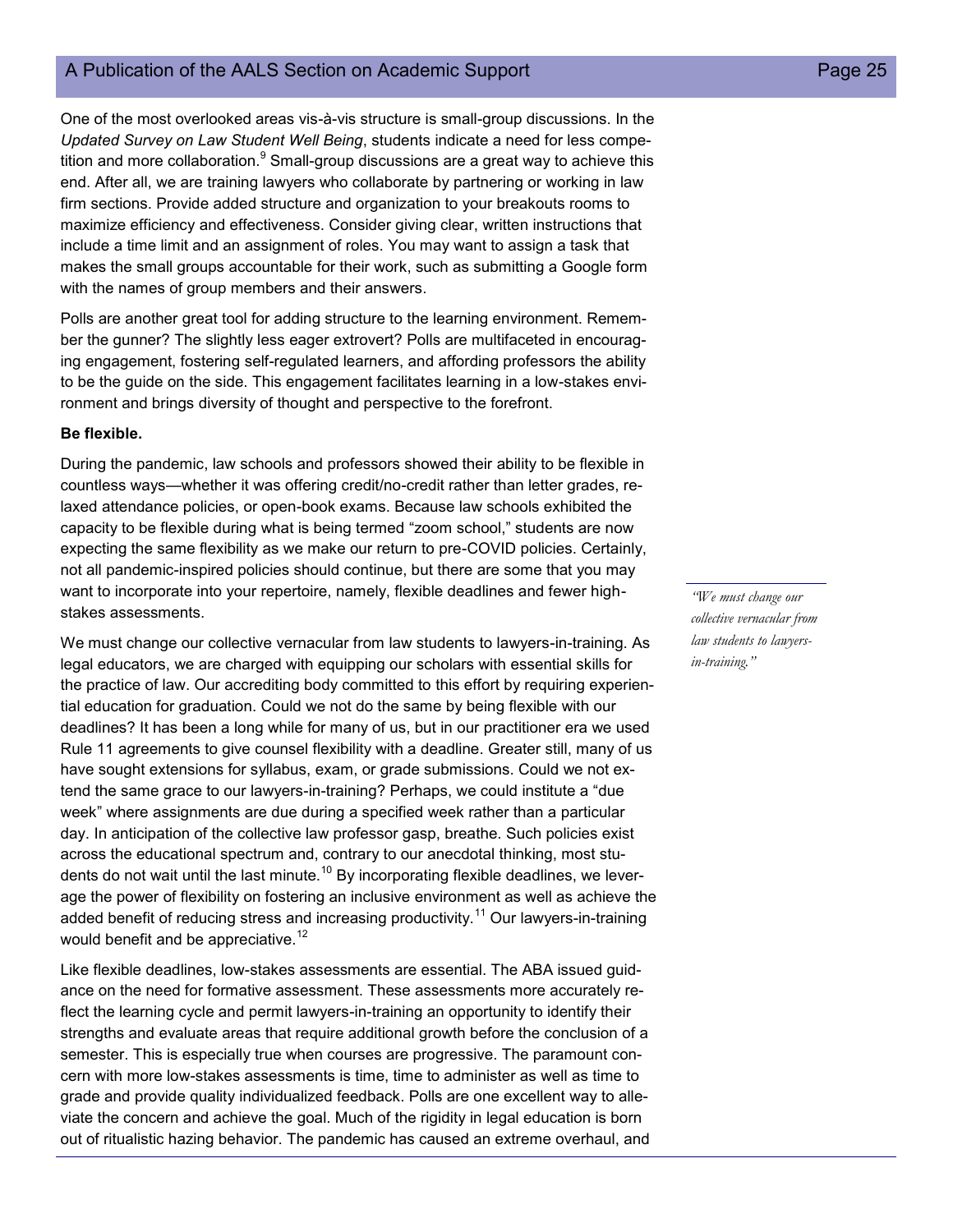the resulting curb-cut effect is that all involved benefit from the changes.

Now, the hope is that law school teaching and culture will be forever changed for the good. As the old adage goes, when you know better, you do better. The pandemic gave legal education a schoolyard-bully shove into the twenty-first century. Now we can and should do better. As we shed our proverbial mask, let us shed our old way of thinking, of teaching. The changes discussed here can have an immediate, positive impact. They are not herculean tasks, but a concerted effort is required. Be intentional. Let's right the wrongs of the past.

<sup>1</sup> According to the 2020 Law School Survey of Student Engagement (LSSSE) survey, 26% of Black women see their schools doing "very little" to create an environment that is supportive of different racial or ethnic identities, compared to just 5.5% of white men. M. E. Deo & C. Christensen, Diversity and Inclusion (Indiana University Center for Postsecondary Research, Sep. 2020) 7.

<sup>2</sup>Victor D. Quintanilla, *Guest Post: A LSSSE Collaboration on the Role of Belonging in*  Law School Experience and Performance, LSSSE UNDERSTANDING LEGAL EDUCATION Blog (Jan. 25, 2019), https://lssse.indiana.edu/blog/role-of-belonging-in-law-schoolexperience-and-performance/.

<sup>3</sup>Angela Glover Blackwell, *The Curb-Cut Effect*, Stanford Soc. Innovation Rev. (Winter 2017), https://ssir.org/articles/entry/the\_curb\_cut\_effect#.

<sup>4</sup> DALE CARNEGIE, HOW TO WIN FRIENDS AND INFLUENCE PEOPLE (Simon & Schuster ed. 2009).

<sup>5</sup>*See, e.g*., NameCoach, https://cloud.name-coach.com/. *See also Integrating Name-Coach with the Blackboard LMS*, https://name-coach.zendesk.com/hc/enus/articles/115010463368-Integrating-NameCoach-with-the-Blackboard-LMS.

<sup>6</sup>For a description of Dr. Ambry Spry's "ricebreaker" *see* Evan Kleinman, host, *Using a "Ricebreaker" to Start a Conversation About Cultural Identity*, Good Food (KCRW, Dec. 31, 2021).

<sup>7</sup> Beckie Supiano, Traditional Teaching May Deepen Inequality. Can a Different Ap*proach Fix It?,* The Chronicle of Higher Education (May 6, 2018), https://www.chronicle.com/article/traditional-teaching-may-deepen-inequality-can-adifferent-approach-fix-it/?cid2=gen\_login\_refresh&cid=gen\_sign\_in.

<sup>8</sup>Vijay Sathy & Kelly A. Hogan, *How to Make Your Teaching More Inclusive Advice Guide*, The Chronicle of Higher Education (July 22, 2019), https://www.chronicle.com/article/how-to-make-your-teaching-more-inclusive/#4.

<sup>9</sup> Katherine M. Bender, David B. Jaffe, & Jerome M. Organ, Updated Survey on Law Student Well Being.

<sup>10</sup> Erik Ofgang, *Flexible Due Dates: How it Works in College & K12*, (Jan. 3, 2022), https://www.techlearning.com/news/flexible-due-dates-how-it-works-in-college-and-k12

 $11/d$ .

<sup>12</sup> See generally, BENDER, ET AL., *supra* note 9.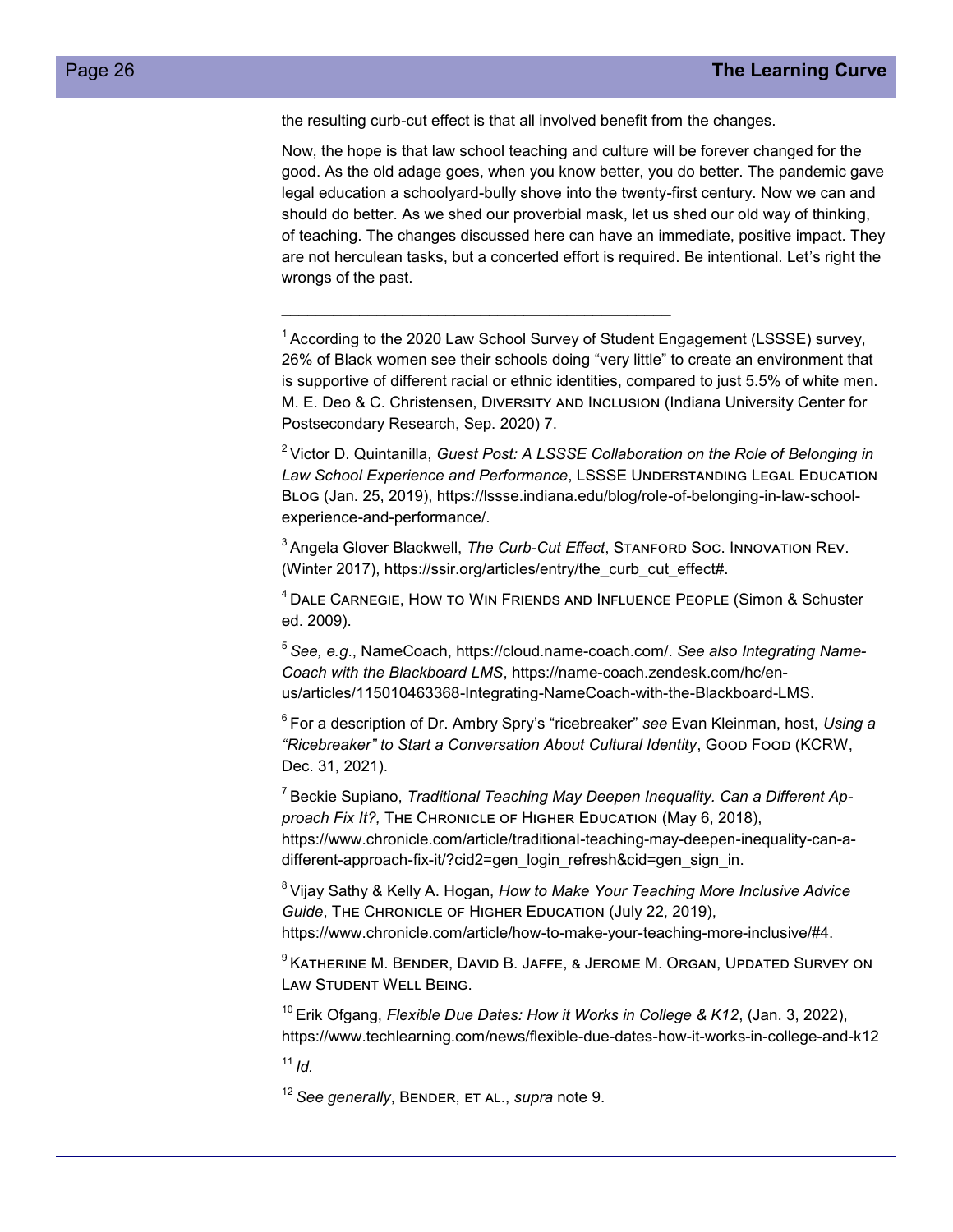## **Leading Up: Academic Support and Power Dynamics**

#### **Elizabeth Z. Stillman**

Associate Professor of Academic Support *Suffolk University Law School*

As Academic Support folks $^1$  take on new roles in law school academia, there is still the issue of status in the hierarchy that makes us distinct. We are not tenured or usually even eligible to seek tenure. And yet, Academic Support folks tend to teach as much, if not more, than faculty members who have tenure. We also produce voluminous scholarship and are asked to engage in a great deal of service to our schools. According to the AALS website information about becoming a law teacher, academic support professionals are listed under clinical faculty, but explained this way:

Academic support faculty provide advice to students on how they can best succeed in law school. Academic support positions are not always faculty positions; they may be contract positions on the administrative staff. If they are faculty positions, academic support positions tend not to be on tenure-track and may not come with the same voting rights (or the same scholarship or teaching expectations) as those held by tenure-track faculty.<sup>2</sup>

This makes leading a committee as an academic support professional a strange exercise in managing up . For the past two years, I have been the chair of the Learning Outcomes Subcommittee. When I first joined this committee many years ago (as a last-minute substitute for another faculty member), it was a robust committee with about twelve members (eight of whom regularly showed up for meetings). The committee then had legal writing faculty, doctrinal tenure track and tenured faculty, clinical faculty, and me from academic support. We met almost weekly to make sure we crafted published learning outcomes in order to be compliant with ABA Standard  $302.^3$ Once we succeeded in formulating these outcomes and pinpointing the assessment metrics that we would use to determine our success, we met less frequently to be sure we were collecting and analyzing the data we needed. This was all great—until they asked me to chair the committee.

Now, let me be clear, I have three children, a bunch of cats, and a dog, so I am used to telling folks what to do (and equally accustomed to being ignored at times), but this assignment left me panicked. Who was I, as an Academic Support person, to call a meeting and assign the people who attended tasks to do? I felt like an imposter (and, honestly like a stalker) when I pulled up everyone's Outlook calendar to find a meeting time. I tended to rush through the meetings because I was so nervous. In the meetings I chaired, I blew through the agenda, determined that everything was going well, declared my team the best ever (evah because we are Massachusetts), typed up the afternotes and then took a nice, long shower. Then I dreaded the next meeting I'd need to call. In short, I really wondered why would anyone entrust this job to me?

This year, instead of the usual charge of, "carry on and collect the data," we were asked to explore drafting and implementing a new Learning Outcome on Diversity, Equity, and Inclusion ("DEI"). My water bill has been pretty high. This charge, at least to me, is extremely important. I look at a published learning outcome as a contract we

*"[Our status in the academy] makes leading a committee as an academic support professional a strange exercise in managing up."*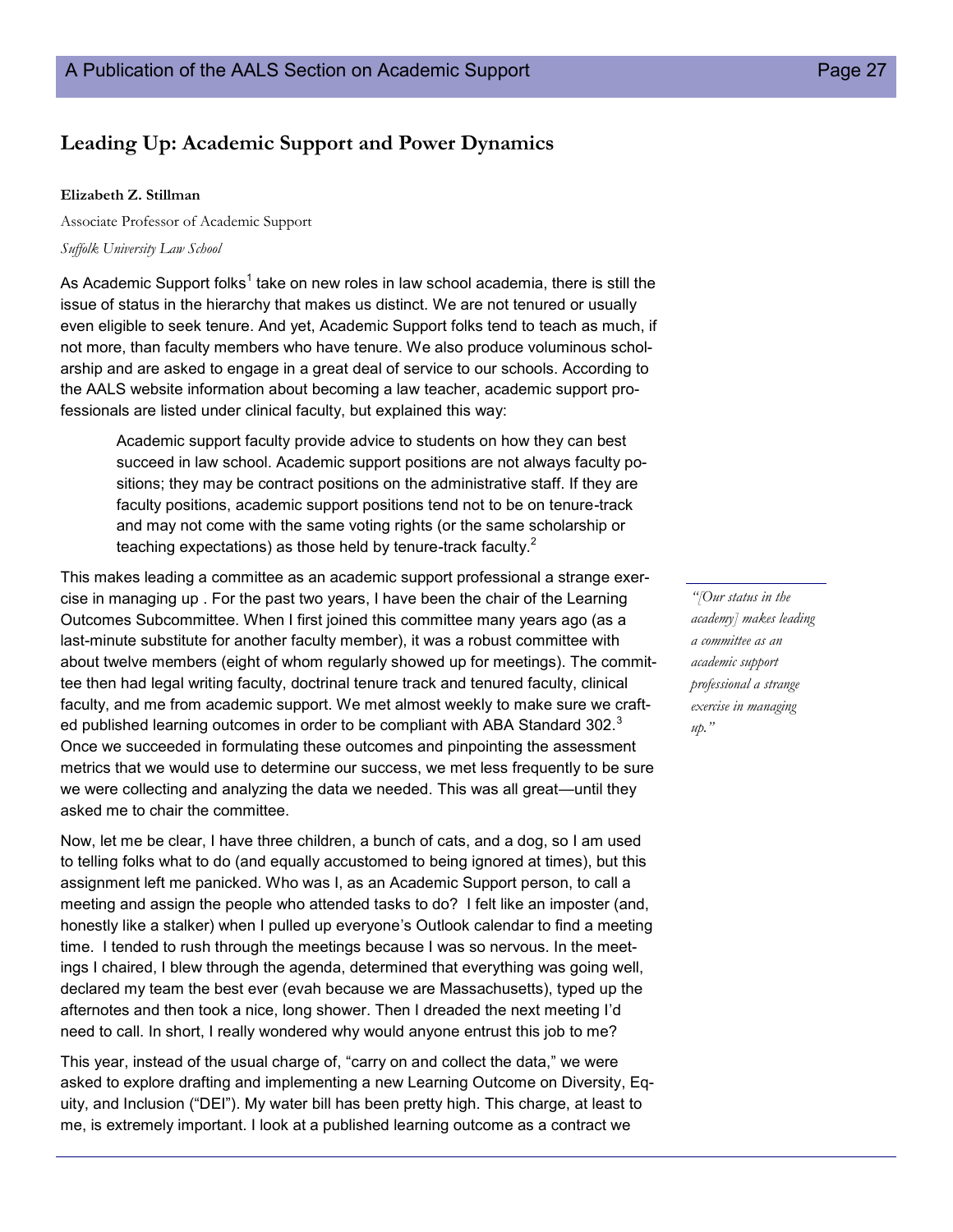enter into with our matriculated students. We are promising that our graduates will know certain things and will have attained certain skills. Our accreditation in the future might depend on whether we have followed through on our promises. I needed to move past my somewhat paralyzing imposter syndrome and get this done. We needed to draft a potential outcome for a faculty vote and determine a method for assessing<sup>4</sup> whether we had succeeded in teaching it. I believe that this outcome needs to be meaningful, and not just performative, aspirational, or symbolic.

My committee is now made up of seven of us: three people with decanal titles, one amazing clinical/data superhuman, two tenured professors (one who had previously chaired this committee), and me: your friendly neighborhood ASP person. My past method of drive-through leadership wasn't going to work on a task of this magnitude. So, I did what academics do: I decided to be a student.<sup>5</sup> I applied to our university's Leadership Institute and upon my joyful acceptance, I have learned a lot about how to get this important work done even if I am the member of my team with the lowest status.

Here is what I learned: my leadership style was as an innovator and relator, $^6$  but my team was not made up of people just like me (nor should it be, honestly). My team was made up of people who wanted their time to be used wisely, people who wanted to have something to bring to the faculty and see if we are moving in the right direction before perfecting all the details, and people who were skeptical about making change just for the sake of change. I learned that I needed to lead by telling my team, and then the entire faculty, why we were doing this (not just because we were told to), and why any changes needed were both manageable and worthwhile.<sup>7</sup> After that, we needed to tell everyone how we were attempting to get there.

*"Asking Academic Support folks to work on important initiatives … is a double-edged sword. On one side, it is amazing that I was given the opportunity to engage in this relevant leadership. However, on the other side, needing to stand on a status step stool to be heard can be degrading."*

Armed with this newfound insight, I put words on paper. I circulated the drafts and asked for feedback within a certain timeframe. We came up with an idea of how to assess a DEI learning outcome that did not involve creating a new required class but rather a required two courses from a menu of classes that organically address and engage with DEI subjects. $^8$  Then we put ourselves on the agenda for the next "deep dive meeting."<sup>9</sup>

Now, the happiest ending here would be that I ran this meeting without breaking a sweat, everyone loved everything we did, there was a Ferris Bueller type parade when we finished, and I was granted immediate retroactive tenure (with a sabbatical) for this amazing bit of work. While this is not what happened, there was an overall positive response to the idea of adding the outcome and a healthy conversation about the assessment method. I did sweat and, frankly, ramble a bit. I still need to call a meeting to debrief and reformulate some of our ideas based on the deep dive, but I am not actually dreading it. I truly think we will be able to discharge the responsibility we were given by the end of the academic year.

Leading up from the position of Academic Support has been (and still is and will continue to be) challenging. Asking Academic Support folks to work on important initiatives like this is a double-edged sword. On one side, it is amazing that I was given the opportunity to engage in this relevant leadership. However, on the other side, needing to stand on a status step stool to be heard can be degrading.<sup>10</sup>

My fervent hope is that someday, someone will scroll through our website, see our Learning Outcome and assessment structure, and say, "of course this happened because of Academic Support."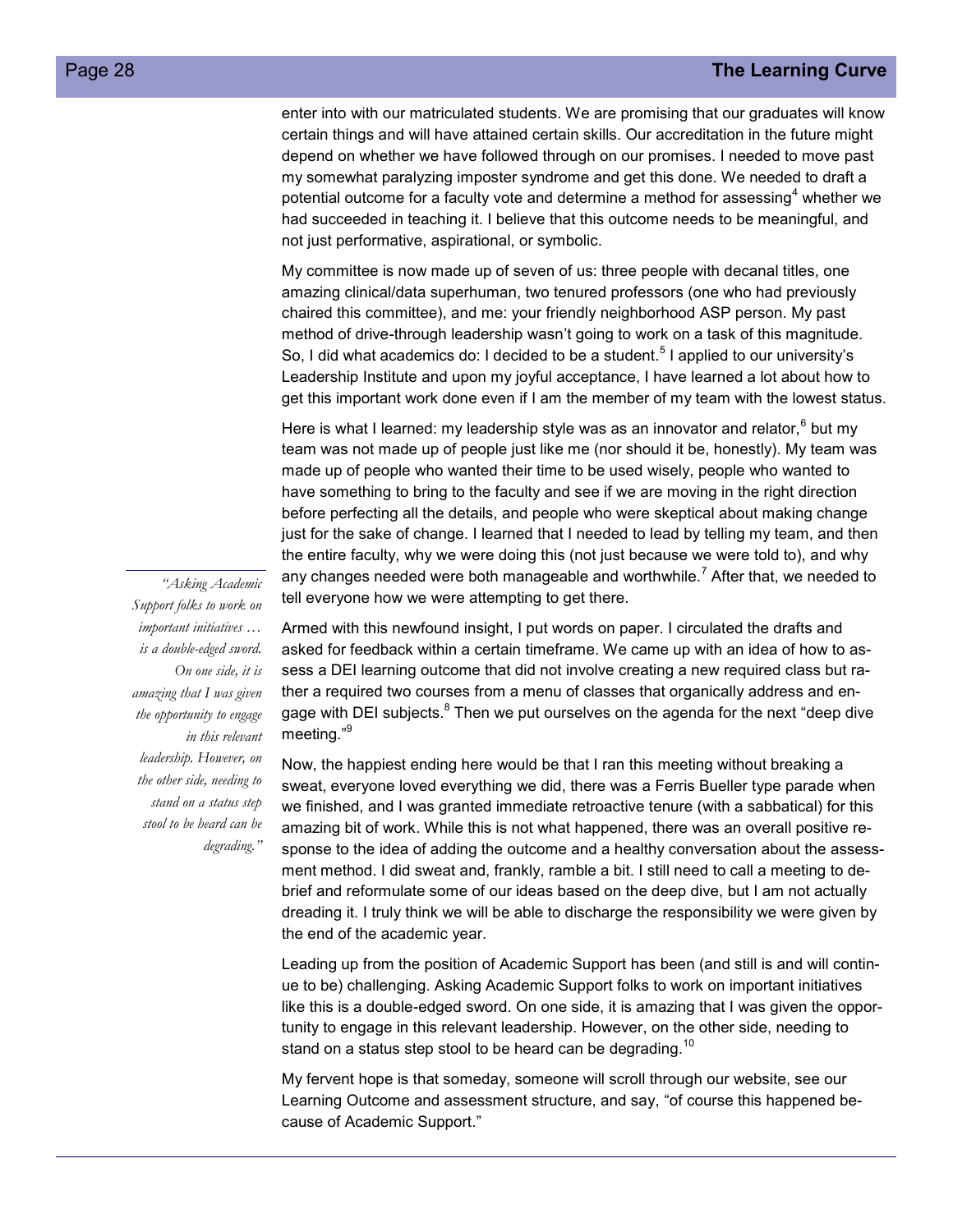$\mathcal{L}_\text{max}$  and  $\mathcal{L}_\text{max}$  and  $\mathcal{L}_\text{max}$  and  $\mathcal{L}_\text{max}$  and  $\mathcal{L}_\text{max}$ 

 $1$ I use folks here to be the most inclusive. Some of us are faculty, some of us are administrators, some have short-er contracts, and some of us are essentially adjuncts.

<sup>2</sup>AALS, *Becoming a Law Teacher*, https://teach.aals.org/ (last visited Apr. 7, 2022).

 $3$ ABA Standard 302.

https://www.americanbar.org/content/dam/aba/administrative/legal\_education\_and\_ad missions\_to\_the\_bar/standards/2021-2022/2021-2022-aba-standards-and-rules-ofprocedure-chapter-3.pdf (last visited Apr. 7, 2022).

<sup>4</sup>All Learning Outcomes require assessment pursuant to ABA Standard 315. *Id*.

 $5$ Being a student while being a teacher is refreshing and gives you some necessary perspective in working with your classes.

 $6$ Meaning that I was concerned about consensus within my team and good at presenting ideas, but not necessarily as skilled in making plans beyond the idea phase. This comes from the "5 Paths to Leadership" assessment available at https://www.academicimpressions.com/product/5-paths-leadership-assessment/ (last visited April 7, 2022).

<sup>7</sup>Simon Sinek, *How Great Leaders Inspire Action*, available at https://www.ted.com/talks/simon\_sinek\_how\_great\_leaders\_inspire\_action?language= en (last visited Apr. 7, 2022).

 $8$ This was not my idea, but it was love at first sight for me.

 $9$ These are what we call meetings on the in-between weeks when there isn't a full faculty meeting.

 $10$  Just to be clear, my team is really the best team ever and has not engaged in any power dynamic shenanigans. The call about feeling inadequate to the challenge was mainly coming from inside the house.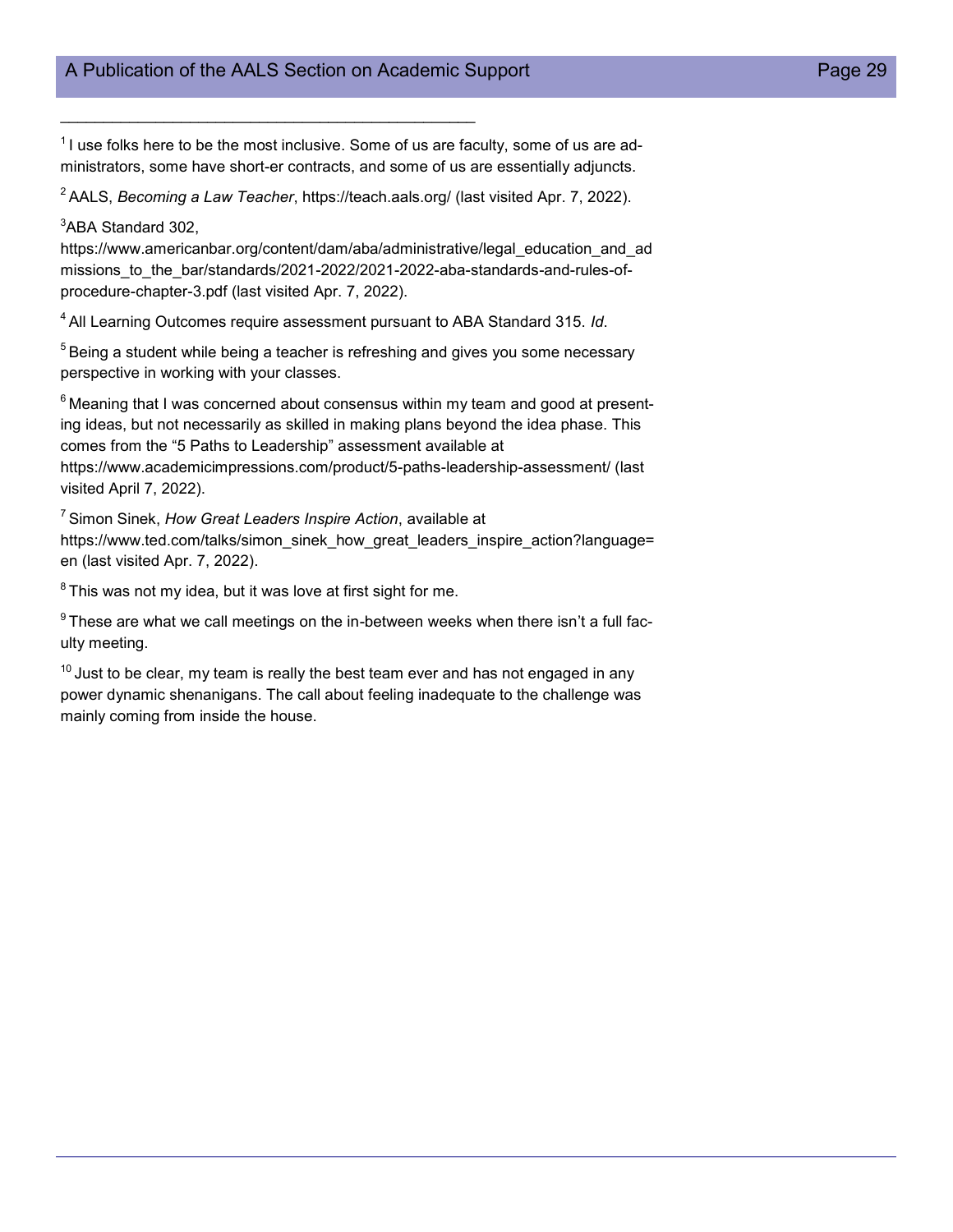## **Defying Middle Child Syndrome: A Proposal for Achieving Bar Success by Reimagining the 2L Experience**

#### **Eurilynne A. Williams**

Interim Director and Instructor of Academic Success and Bar Preparation

*FAMU College of Law*

Middle child syndrome is the belief that middle children are excluded, ignored, or even outright neglected because of their birth order.<sup>1</sup> Traditional American law schools, just like many families, are comprised of several "children," or more accurately stated, groupings of children consisting of 1L, 2L, and 3L students. The unspoken (or at least not very often spoken) truth about law schools is that the proverbial middle children, the 2Ls, have to a degree been excluded, ignored, or even outright neglected by the legal academy. While there is a body of research dedicated to children's personality traits based upon birth order, $^2$  this article speaks to the treatment law school 2Ls as middle children are subjected to, whether it be actual or merely perceived.

Let's presume law professors and administrators are the equivalents of the parental units who provide instruction and guidance with expectations that their students (the children in this analogy) will absorb information, engage in the metacognitive process, $3$ and develop their own ideas about the law and aspirations toward rewarding legal careers. The students voluntarily, yet sometimes apprehensively, become members of the law school family, an institution of unknowns. They are subjected to unfamiliar curricula and teaching methodologies, surrounded by newfound academic siblings.

Consider the following descriptions of each "child's" place in the law school family.

**1L Experience:** The parental units are undoubtedly excited to receive each new class of 1Ls, spending countless hours feverishly preparing for their arrival. Some law schools offer pre-orientation programming designed to build a foundation of critical skills. It's the equivalent of the baby shower, where a child receives gifts before claiming their place in the family.

Next comes the official 1L orientation program filled with sessions covering numerous topics, including course registration, financial aid, library/research tools, tutorials, student affairs matters, professionalism, mock classes, peer mentoring, and programming intended to demystify the law school learning experience. In the jurisdiction where I teach, the Board of Bar Examiners sends live (yes, live!) representatives to campus to explain the bar application process and encourage 1Ls to take advantage of a discounted application fee by applying early. It's personalized service at its best!

Orientation is generally followed by a one or two-semester ASP course that complements substantive law courses and a mandatory, year-long Legal Research and Writing course. Student organizations are ever-present throughout the first year, seeking out new members from the incoming class, while commercial bar vendors are actively establishing connections with the new cohort by visiting classes, tabling, and offering free study aids.

This description of the 1L experience is certainly not intended to be exhaustive. I liken it, however, to the two separate baby showers hosted by family, friends, and coworkers to celebrate the arrival of my first child. There were far more gifts than I needed at the

*"The … not very often spoken truth about law schools is that the proverbial middle children, the 2Ls, have … been excluded, ignored, or even outright neglected by the legal academy."*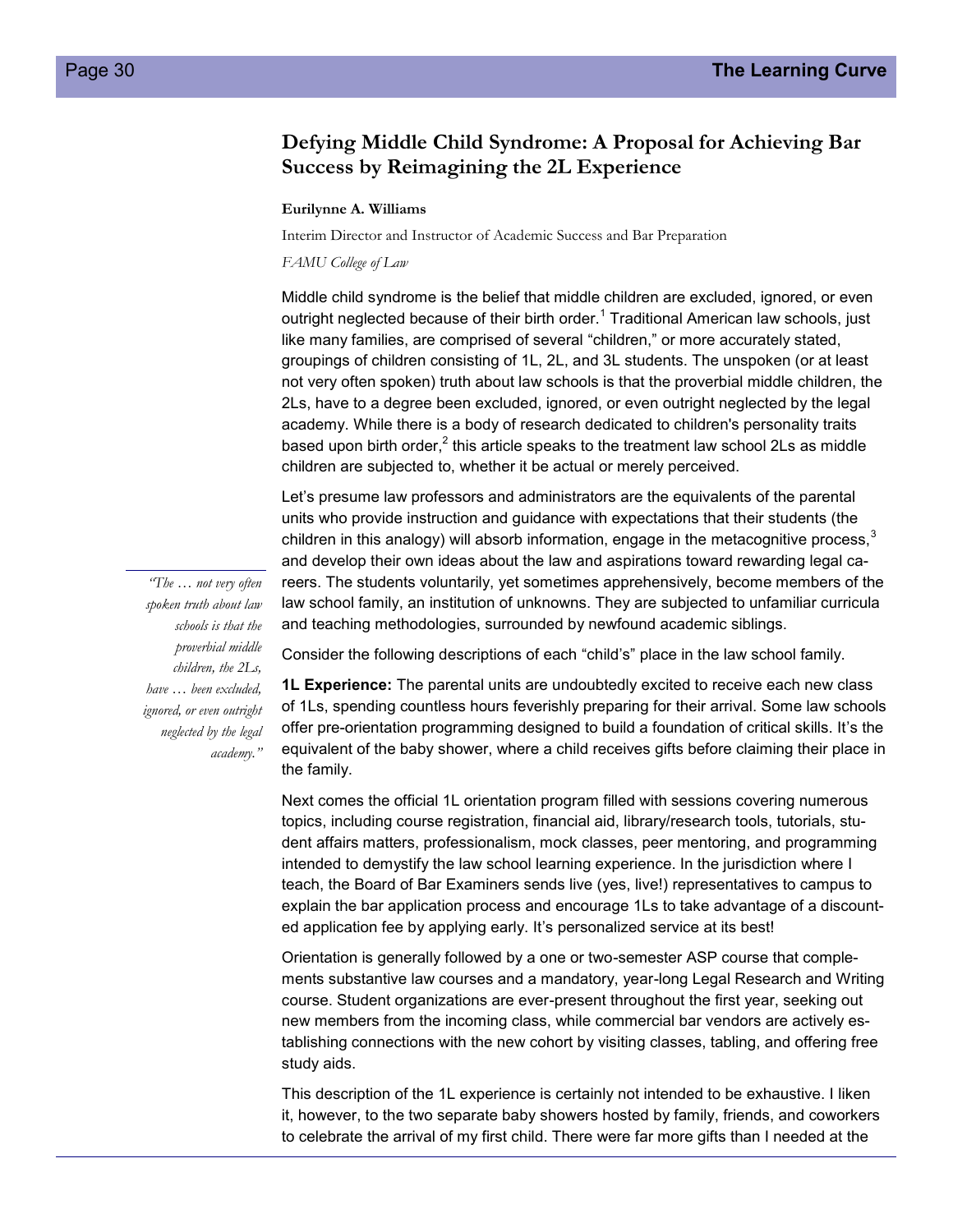time, some of which I didn't even know how to use. Suffice it to say, the deluge of information imparted to 1Ls is utterly overwhelming for most, but the "parents" see it as a necessary showering of the newcomers with transitional resources and support networks.

For an adequate contrast, let's skip the 2L experience and next reflect on the 3Ls.

**3L (and beyond) Experience:** At this stage, the parental units are concerned about their children on the verge of leaving the nest. It's time to pull out all the stops! Many American law schools boast a third-year bar course as a precursor to the official bar preparation season. Some offer two separate courses, one that emphasizes the statespecific components of the exam and one that highlights the MBE.

Besides these specialized course offerings, the Board of Bar Examiners again appears either live or remotely to explain the bar application process and encourage 3Ls who have not already completed their bar applications to do so before graduation. There are numerous workshops and presentations centered around bar preparation and bar passage. The registrar provides instruction on securing final transcripts and the dean's certification. Financial aid advising is amplified to ensure students have access to the funds needed for post-graduation studies. Administration invests in supplemental commercial bar preparation resources that are delivered to 3Ls at no expense to the students.

The 3L parental attention extends into the post-graduation bar prep season, with bar prep coaching and/or tutoring, health and wellness resources, substantive law workshops, etc. Law school library hours and rules for study room reservations are often adjusted to accommodate bar-preppers. The list goes on.

These descriptions are by no means criticisms of the enormous effort law schools pour into every graduating class. I am encouraged by this attentiveness to the success of our first- and third-year students and suggest that we extend it to 2Ls who may feel neglected and overlooked like middle child(ren).

Because we may overlook the 2L potential opportunities to impact ultimate bar passage, we must then examine what we typically provide to enhance the 2L learning journey.

**2L Experience:** When it comes to 2Ls, from what I've observed, the parental units pay far less attention to the middle children. Maybe the law school offers a third semester of Legal Research and Writing, or not. Perhaps there's an upper-level skills course offered, but it's usually designated for students on academic probation. But what about the 2L who is not on probation and earned a D in a first-year required course and didn't have to retake it? The subject is still one for which the student must demonstrate minimum competency on the bar exam, relying primarily on a commercial bar company's coverage to fill the gap. This anemic 2L programming in the law school setting pales in comparison to the robust catalog of programming, services, and resources intentionally directed to 1Ls and 3Ls. From my perspective, the 2L experience is precisely where the middle child syndrome is exposed.

Catherine Salmon, Ph. D., a co-author of *The Secret Power of Middle Children*, opines that "[m]iddle-borns don't have the rights of the oldest or the privileges of the youngest."<sup>4</sup> Dr. Salmon's words couldn't ring truer in the law school family dynamic. Generally, 2Ls don't have the same rights as 3Ls, nor do they benefit from equivalent privileg-

*"This anemic 2L programming in the law school setting pales in comparison to the robust catalog of programming, services, and resources intentionally directed to 1Ls and 3Ls."*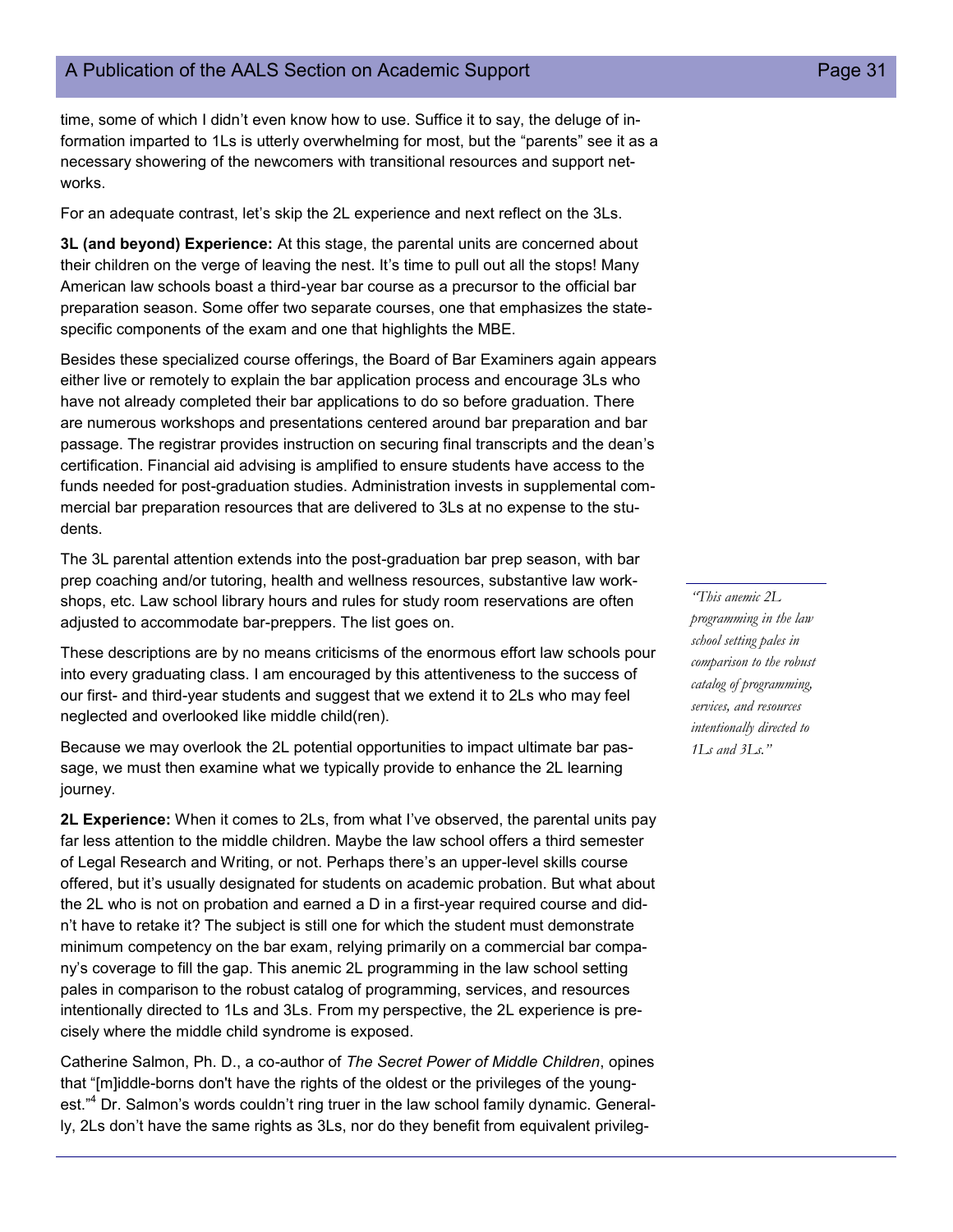es as the 1Ls. The COVID-19 pandemic has only exacerbated the impact of middle child syndrome on the current cohort of 2Ls—the class of 2023. Across the country are scores of 2Ls who had their entire first year of law school delivered remotely. But that's an in-depth discussion to be reserved for a separate article.

For the remainder of this article, I'll share my reimagined version of the 2L experience through the lens of recent interactions with two 2Ls and one graduate. A lens through which I see opportunities (and missed opportunities) to employ Self-Determination Theory (SDT)<sup>5</sup> and the potential for improved bar exam performance. According to SDT, learners have three basic psychological needs: autonomy, competence, and relatedness. Every learner needs these nutrients to actively and positively be involved in learning. These are innate needs, and their satisfaction is fundamental to fostering intrinsic motivation and internalized forms of extrinsic motivation (i.e., the process by which nonfun activities can still be valued and embraced by learners). $<sup>6</sup>$ </sup>

**Student #1:** A 2L on academic probation stated, "1L year was tough. I didn't know what I was doing; online classes created laziness, and transitioning to being on campus for 2L year was a whole new ball game." The student also succumbed to the challenges of limited course selection during the 2L year, which I will discuss in the proposal for Student #2 below. A detailed conversation revealed this student's innate abilities, high selfimposed academic standards, and the traits of a genuine servant leader. So, what went wrong? I'll acknowledge that the pandemic threw everyone a curveball. Pandemic aside, though, if a student doesn't know what they're doing in the first year of law school, there's little chance they will have a grip on things during the second year.

**Proposal:** Begin the 2L experience with a general re-orientation to law school and all available resources, similar to the 1L experience, albeit a scaled-back version. Add study skills workshops and time management coaching to right these 2L wrongs.

Addressing laziness requires more attention with SDT as the backdrop. This student's struggle with self-described laziness is reversible by tapping into the student's intrinsic and extrinsic motivators. SDT suggests that the need for autonomy refers to learners' need to be the initiator of their actions and to a sense of psychological freedom when engaging in a learning activity. The need for competence refers to learners' feelings of effectiveness and their need to experience confidence in achieving desired outcomes.<sup>7</sup> With these motivational tools in mind, I propose increased use of formative assessments facilitated by all faculty who teach 2Ls as a great starting point. Self-guided or teaching assistant guided exercises that present opportunities for 2Ls to draft exam questions for study purposes, followed by quizzing their study partners, would aid in satisfying the autonomy and competence nutrients, resulting in a more self-motivated 2L experience. The cost is minimal, yet the benefits could be profound.

**Student #2:** A full-time 2L earned a fall semester GPA that resulted in academic alert status at the start of the spring term. Of the 30 credit hours allocated for the 2L year, the student dedicated less than half to required or bar-tested courses. The student's chosen electives were ones that "sounded interesting" and accommodated a preferred schedule of attending school only twice per week, despite having no other nonacademic obligations for the remainder of the week. This ill-informed course selection during 2L year resulted in the student entering 3L year still needing to fulfill multiple requirements. The student still needed to complete the upper-level writing requirement, six credit hours of experiential learning, professional responsibility, and other courses that could bolster their understanding of bar-tested subjects.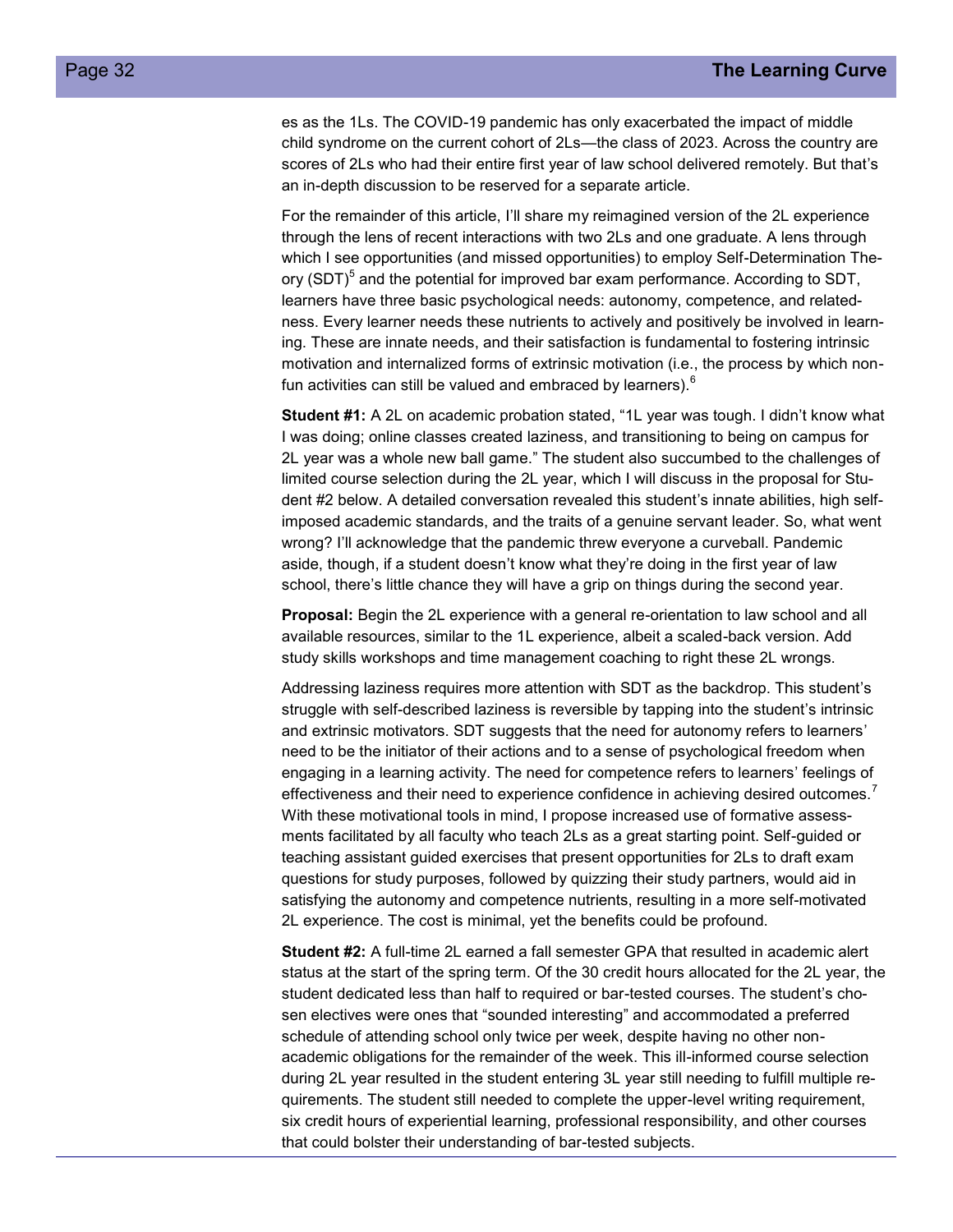## A Publication of the AALS Section on Academic Support **Page 33** Page 33

**Proposal:** Institute 2L priority registration dates staggered with 3Ls, with a designated number of slots reserved for 2Ls or more available sections of bar-tested electives. Additionally, implement mandatory advising for 2L course selection. The registration steps should be relatively seamless. Truly defying middle child syndrome would require a commitment from administration and faculty to (1) ensure enough qualified faculty are available to teach the added sections and (2) provide a qualified advisor to counsel all rising and continuing 2Ls on effective course selection.

**Student #3:** I offer this scenario as an example of a missed opportunity for 2L year intervention that impacts bar exam performance. A post-graduation bar prep advisee asked, "When do I use the mailbox rule—is it when I'm analyzing the offer or the acceptance?" The bar exam was just a few short weeks away, and the question was concerning, indeed.

**Proposal:** Incorporate into the 2L year Framework Development workshops focusing primarily on bar-tested MBE subjects. During the workshops, students would learn to conceptualize the subject area they're studying—to see the "big picture," practice issue-spotting and analyzing questions, and build the confidence to communicate answers in any question format. This early intervention would reduce the risk of a graduate being deficient in the fundamentals of a bar-tested course, particularly one that most law school graduates saw only during their first year of law school. The timing would also give way for the student to take a related course, such as, in this student's instance, Sales or Contract Drafting, with opportunities for further assessment and remediation well in advance of the bar exam.

The general idea is that if we invest in robust programming and services for 2Ls, we can defy the effects of middle child syndrome. We must include, attend to, and nurture our middle child(ren) with the same vigor afforded their academic siblings.

<sup>1</sup> Carly Werner, Birth Order and Personality: The Science Behind Middle Child Syn*drome*, Healthline (Nov. 10, 2021), https://www.healthline.com/health/mentalhealth/middle-child-syndrome.

\_\_\_\_\_\_\_\_\_\_\_\_\_\_\_\_\_\_\_\_\_\_\_\_\_\_\_\_\_\_\_\_\_\_\_\_\_\_\_\_\_\_\_\_\_\_\_\_\_\_\_\_\_\_\_\_

 $2$  Alfred Adler, Problems of Neurosis 96-120 (1964).

<sup>3</sup>*Metacognition: The Awareness of One's Thought Process and an Understanding of the Patterns Behind Them*, Wikipedia, https://en.wikipedia.org/wiki/Metacognition (last visited Apr. 13, 2022).

<sup>4</sup>Rose Kennedy, *Does Birth Order Affect You in the Workplace?*, Atlanta Journal-Constitution (Dec. 6, 2017), https://www.ajc.com/business/does-birth -order-affectyou-the-workplace/nyGt7BPJQG9oux1Fa1htcN/.

<sup>5</sup>Edward Deci & Richard Ryan, *Self-Determination Theory*, in 1 Handbook of Theories of Soc. Psych. 416, 416-36 (P. Van Lange, A. Krunglanski & E. Higgins eds., 2012).

<sup>6</sup> Maarten Vansteenkiste, *Characterization of Basic Psychological Needs*, CTR. FOR SELF DETERMINATION THEORY, https://selfdeterminationtheory.org/application-basicpsychological-needs/ (last visited April 13, 2022).

*"Truly defying middle child syndrome would require a commitment from administration and faculty … ."*

7 *Id.*